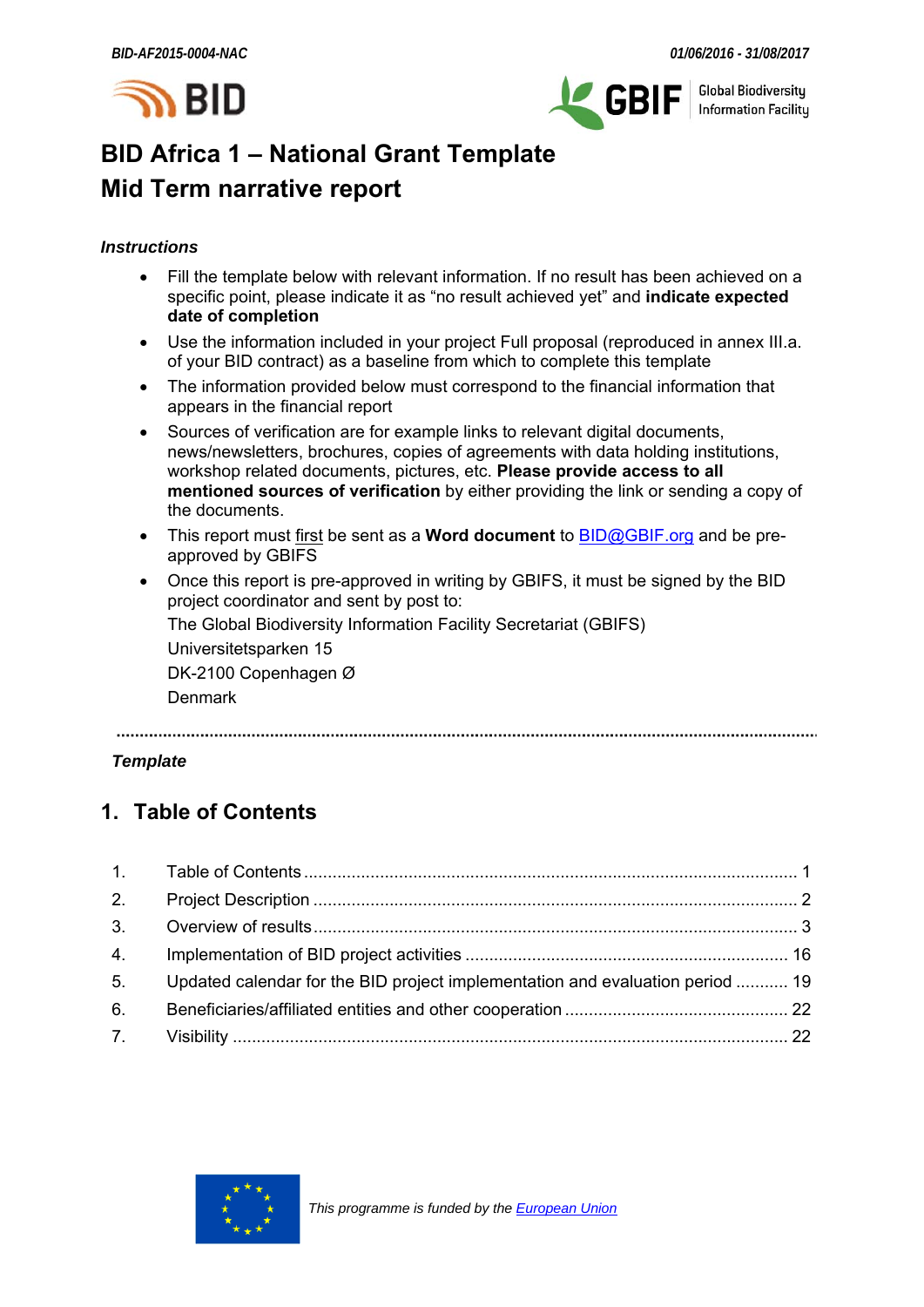



## **2. Project Information**

- 2.1.**Project Coordinator: Institution/network/agency name:** University of Lomé, Faculty of Science, Laboratory of Biology and Plant Ecology
- **2.2.Main contact person and role:** Prof RADJI Aboudou Raoufou Pierre, GBIF Togo Node Manager, Project Coordinator
- **2.3.BID proposal identifier:** BID-AF2015-0004-NAC
- **2.4.Project title:** Strengthening the biodiversity stakeholders network in Togo
- **2.5.Start date and end date of the reporting period:** 01/06/2016 31/08/2017
- **2.6.Country in which the activities take place:** Togo

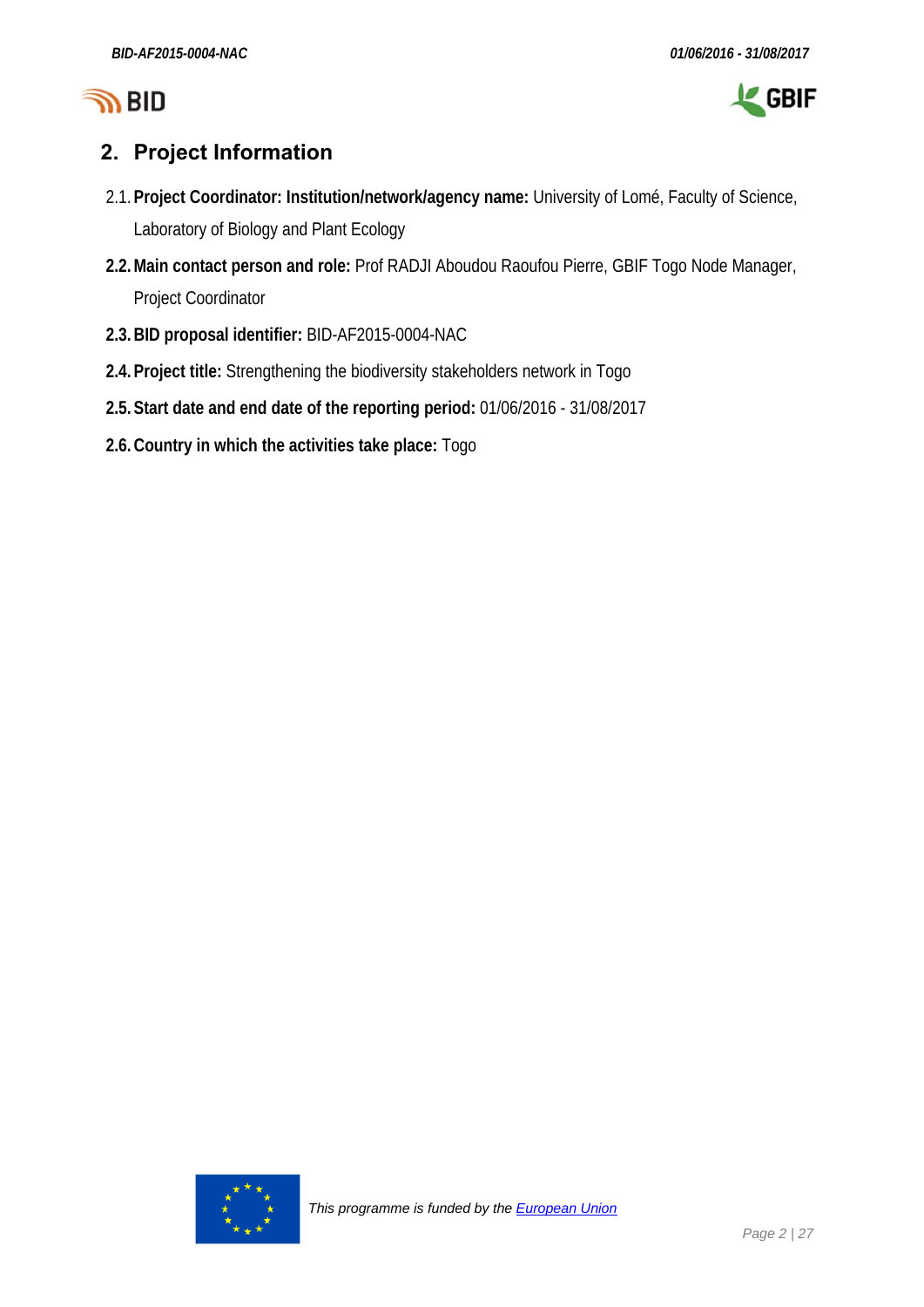



## **3. Overview of results**

#### **3.1.Executive summary**

*Give a short summary of the activities implemented and the outcomes of the project for the reporting period (500 words maximum)* 

Following the approval notification by BID program Team, two working sessions allowed the pilot project team to plan activities including the launch meeting not included in the full project. Objectives of this meeting is to launch officially the project by inviting media to cover and relay the event and let people -other data holders not listed in the first list provided by the local partners - come out and join the Node and partners. This decision has allowed to combine two activities (Technical workshop for Node Staff and Sensitisation workshop) foreseen in the Deliverables for Goal 1. It was held in September 7, 2016 and brought together 31 participants from 18 institutions with objectives to establish a national network of data owners and users on biodiversity and to define together data mobilization strategies and their publication to increase Togo presence in GBIF community.

In November 21-25, 2016 Data Publishing Workshop for Stakeholders, workshop leaded by André Heughebaert from BelgiumPlatform (Gbif Belgium) in collaboration with Canadensys.

From November 2016 up to date, the monitoring committee met many time GBIF Togo Node manager to prepare new proposals and to follow up data mobilization and publication activities. A proposal was submitted in November 2016 to TWAS on data papers writing and was granted for the trainer flight ticket and accommodation but on time, the trainer that will come from EWT in South Africa, was prevented for professional reasons. Until now, she has not been able to propose another period for this workshop. Our research to find another trainer (in Belgium and Canada that are partners of the project) have not yet been fruitful.

Up to now, more than 60000 records from 48 datasets were published by 7 institutions. Records content 25 checklists, 15 occurrences and 5 metadata.

| <b>Expected milestones/activities</b>                                                                                                               | Compl<br>eted?<br>Yes/No | <b>Explanatory notes</b>                                                                                                                                                                                                                                                                                                                                                                  | Sources of verification                                                                                                                                                                                                                                                                                                                                |
|-----------------------------------------------------------------------------------------------------------------------------------------------------|--------------------------|-------------------------------------------------------------------------------------------------------------------------------------------------------------------------------------------------------------------------------------------------------------------------------------------------------------------------------------------------------------------------------------------|--------------------------------------------------------------------------------------------------------------------------------------------------------------------------------------------------------------------------------------------------------------------------------------------------------------------------------------------------------|
| Completed capacity self-<br>assessment questionnaire for<br>national biodiversity information<br>facilities                                         | Yes                      |                                                                                                                                                                                                                                                                                                                                                                                           | Project Launching Meeting (7.09.2016)<br>Report submitted to BID coordination team<br>http://www.gbif.org/programme/bid/ project/<br>africa/2015/strengthening-togo-stakeholder-<br>network                                                                                                                                                            |
| At least three national data<br>publishing institutions are<br>registered with GBIF.org                                                             | Yes                      | 17 national data publishing<br>institutions are registered.<br>Registration was planned as<br>exercice in the CE workshop held in<br>November 2016 (see CE Agenda)                                                                                                                                                                                                                        | Report section 3.3<br>The node strategize to not given opportunity to<br>any holder to say I don't want to publish my data.<br>Then all of participants was invited to talk about<br>its dataset can be published during and after the<br>workshop.<br>https://www.gbif.org/publisher/search?country=T<br>G                                            |
| At least one person from the<br>project team has completed the<br>certification process following the<br>first BID Capacity Enhancement<br>workshop | No                       | Sodjinou Edjédu was nominee from<br>GBIF Togo. But he didn't receive<br>certification following the workshop,<br>as evaluation of his submitted work<br>did not qualify him for the basic data<br>mobilization badge. Moreover he<br>continues working on the project as<br>student helper and will still completed<br>online the certification process before<br>the end of the project. | See the CE workshop report<br>http://www.gbif.org/programme/bid/project/<br>africa/2015/strengthening-togo-stakeholder-<br>network<br>https://www.gbif.org/event/82929/national-<br>capacity-enhancement-workshop-on-data-<br>mobilization-and-data-publishing<br>https://assets.contentful.com/uo17ejk9rkwj/<br>5mKzWQZgiAcCc4cQYcQWIU/c202dd8061be50 |

## **3.2.Progress against expected milestones:**

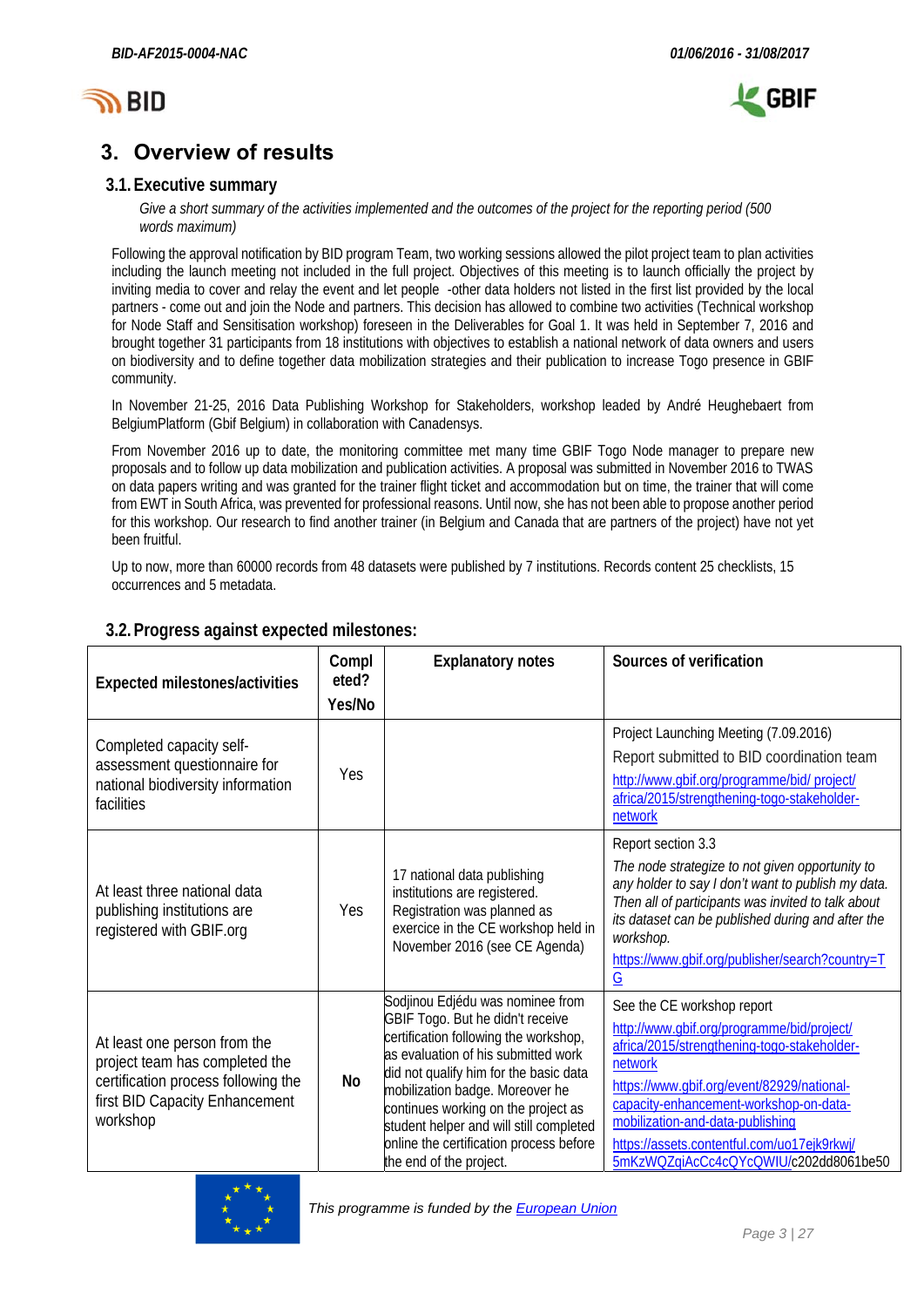

|                                                                                                                                              |     |                                                                                                                                                                                                                                                                                                                                                                                                                                                                                                    | 45bfa9e4e737974eb8/Rapport_atelier_BID_GBIF<br>.pdf<br>http://www.univ-lome.tg/index.php/historique-de-l-<br>universite-de-lome/item/846-atelier-de-<br>renforcement-des-capacites-en-mobilisation-et-<br>publication-des-donnees-sur-la-biodiversite-au-<br>togo<br>http://news.alome.com/h/94273.html                                                                                                                                                                                                                                                                                                                                                                                              |
|----------------------------------------------------------------------------------------------------------------------------------------------|-----|----------------------------------------------------------------------------------------------------------------------------------------------------------------------------------------------------------------------------------------------------------------------------------------------------------------------------------------------------------------------------------------------------------------------------------------------------------------------------------------------------|------------------------------------------------------------------------------------------------------------------------------------------------------------------------------------------------------------------------------------------------------------------------------------------------------------------------------------------------------------------------------------------------------------------------------------------------------------------------------------------------------------------------------------------------------------------------------------------------------------------------------------------------------------------------------------------------------|
| Knowledge dissemination<br>activities have been scheduled<br>following the first BID Capacity<br>Enhancement workshop                        | Yes | -Following the launching meeting<br>relayed by all national media and<br>private one.<br>-Establishment of the Monitoring<br>Committee for Biodiversity Data<br><b>Mobilization Activities</b>                                                                                                                                                                                                                                                                                                     | Launching meeting report submitted to BID<br>coordination team<br>http://www.gbif.org/programme/bid/project/<br>africa/2015/strengthening-togo-stakeholder-<br>network<br>https://www.gbif.org/event/82929/national-<br>capacity-enhancement-workshop-on-data-<br>mobilization-and-data-publishing<br>https://assets.contentful.com/uo17ejk9rkwj/<br>5mKzWQZqiAcCc4cQYcQWIU/c202dd8061be50<br>45bfa9e4e737974eb8/Rapport_atelier_BID_GBI.<br>pdf<br>http://www.univ-lome.tg/index.php/historique-de-l-<br>universite-de-lome/item/846-atelier-de-<br>renforcement-des-capacites-en-mobilisation-et-<br>publication-des-donnees-sur-la-biodiversite-au-<br>togo<br>http://news.alome.com/h/94273.html |
| At least one dataset has been<br>published to GBIF.org                                                                                       | Yes | 48 datasets from 17 institutions<br>are publised on www.gbif.org                                                                                                                                                                                                                                                                                                                                                                                                                                   | http://ipt-togo.gbif.fr/<br>https://www.gbif.org/dataset/search?offset=2<br>0&publishing_country=TG                                                                                                                                                                                                                                                                                                                                                                                                                                                                                                                                                                                                  |
| The data users identified in the full<br>proposal have documented their<br>intended use of the mobilized data<br>and provided early feedback | No  | - Researchers (botany, zoology,<br>plant and animal physiology)<br>had expressed their intention<br>to use data waiting for capacity<br>enhancement on these issues.<br>- After postponing the workshop<br>on data paper writing (due to<br>the lack of the trainee) the<br>project team continues to seek<br>a new trainee in data use<br>expecially in data paper writing<br>(from gbif community) to<br>ensure this capacity building<br>and to foster the use of<br>biodiversity data in Togo. | The data use survey was sent to partners in<br>the Ministry of Environment and the<br>feedback is waiting in the next few days.                                                                                                                                                                                                                                                                                                                                                                                                                                                                                                                                                                      |

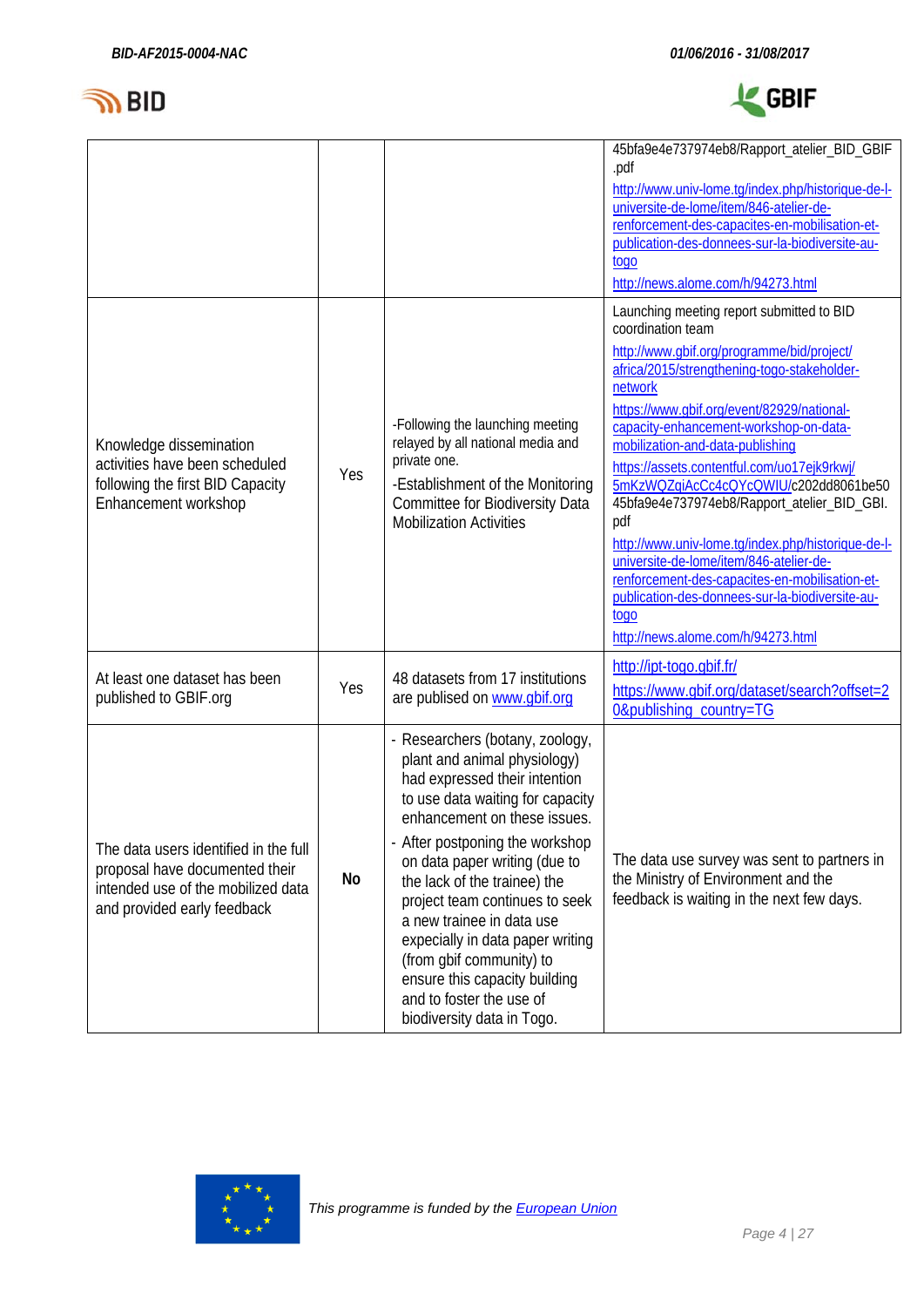*01/06/2016 - 31/08/2017*





## **3.3.Project deliverables and activities**

Refer to the table in section 2.2 "Deliverables, activities and reporting criteria" of your BID full proposal. Provide updates on the status of each of planned deliverables. In the event of *unexpected delay, please provide detailed explanatory notes and indicate planned completion date. Add as many rows as needed.* 

| <b>Related activity</b><br>Deliverable                                                         |                                                                                                                                                                             | Completed?<br>Yes/No | <b>Explanatory notes</b>                                                                                                                                                                                                                                                                                                                                                                                                                                                                     | Sources of verification                                                                                                                                                                                                                                                                                                                                                                                                                                                                                                                                                                                                                                       |
|------------------------------------------------------------------------------------------------|-----------------------------------------------------------------------------------------------------------------------------------------------------------------------------|----------------------|----------------------------------------------------------------------------------------------------------------------------------------------------------------------------------------------------------------------------------------------------------------------------------------------------------------------------------------------------------------------------------------------------------------------------------------------------------------------------------------------|---------------------------------------------------------------------------------------------------------------------------------------------------------------------------------------------------------------------------------------------------------------------------------------------------------------------------------------------------------------------------------------------------------------------------------------------------------------------------------------------------------------------------------------------------------------------------------------------------------------------------------------------------------------|
| Deliverables for GOAL 1 - Establish or strengthen national biodiversity information facilities |                                                                                                                                                                             |                      |                                                                                                                                                                                                                                                                                                                                                                                                                                                                                              |                                                                                                                                                                                                                                                                                                                                                                                                                                                                                                                                                                                                                                                               |
| 1. Technical Workshop for Node<br>Staff                                                        | -Launch meeting<br>-Capacity enhancement<br>(Node Team Training)<br>-Sensitization workshop<br>(planned in the full<br>proposal)<br>- Strengthen IPT metadata<br>publishing | Yes                  | On the preparing sessions, the pilot team<br>suggested and decided to meet officially<br>data holders before any CE workshop.<br>Objective is to launch officially the project by<br>inviting media to cover and relay the event<br>and let people -other data holders not listed<br>in the first list provided by the local partners<br>- come out and join the Node and partners.<br>This first workshop bring together many<br>"activities short name" as listed in "related<br>activity" | Reports, Related documents and information<br>https://www.gbif.org/event/82823/kick-off-meeting-with-national-<br>biodiversity-data-holders<br>https://assets.contentful.com/uo17ejk9rkwj/2tw3HmN188GiGeuY6<br>OGS2o/99496a68c94bc9b06e64c11d46984226/PV_REUNION_I<br>ANCEMENT_BID_AU_TOGO.PDF                                                                                                                                                                                                                                                                                                                                                                |
| 2. Data Publishing Workshop for<br><b>Stakeholders</b>                                         | -Capacity enhancement<br>(stakeholders)<br>-Workshop on data<br>analysis techniques<br>-Publication of national<br>committee members in the<br><b>Official Journal</b>      | Yes                  | 14 media outlets including 3 officials and<br>the communication department of the<br>University of Lomé participated in the<br>media coverage of the workshop                                                                                                                                                                                                                                                                                                                                | Reports, Related documents and information<br>http://www.gbif.org/programme/bid/project/africa/2015/strengthenin<br>g-togo-stakeholder-network<br>https://www.gbif.org/event/82929/national-capacity-enhancement-<br>workshop-on-data-mobilization-and-data-publishing<br>https://assets.contentful.com/uo17ejk9rkwj/5mKzWQZqiAcCc4cQY<br>cQWIU/c202dd8061be5045bfa9e4e737974eb8/Rapport_atelier_BI<br>D_GBIF.pdf<br>http://www.univ-lome.tg/index.php/historique-de-l-universite-de-<br>lome/item/846-atelier-de-renforcement-des-capacites-en-<br>mobilisation-et-publication-des-donnees-sur-la-biodiversite-au-togo<br>http://news.alome.com/h/94273.html |

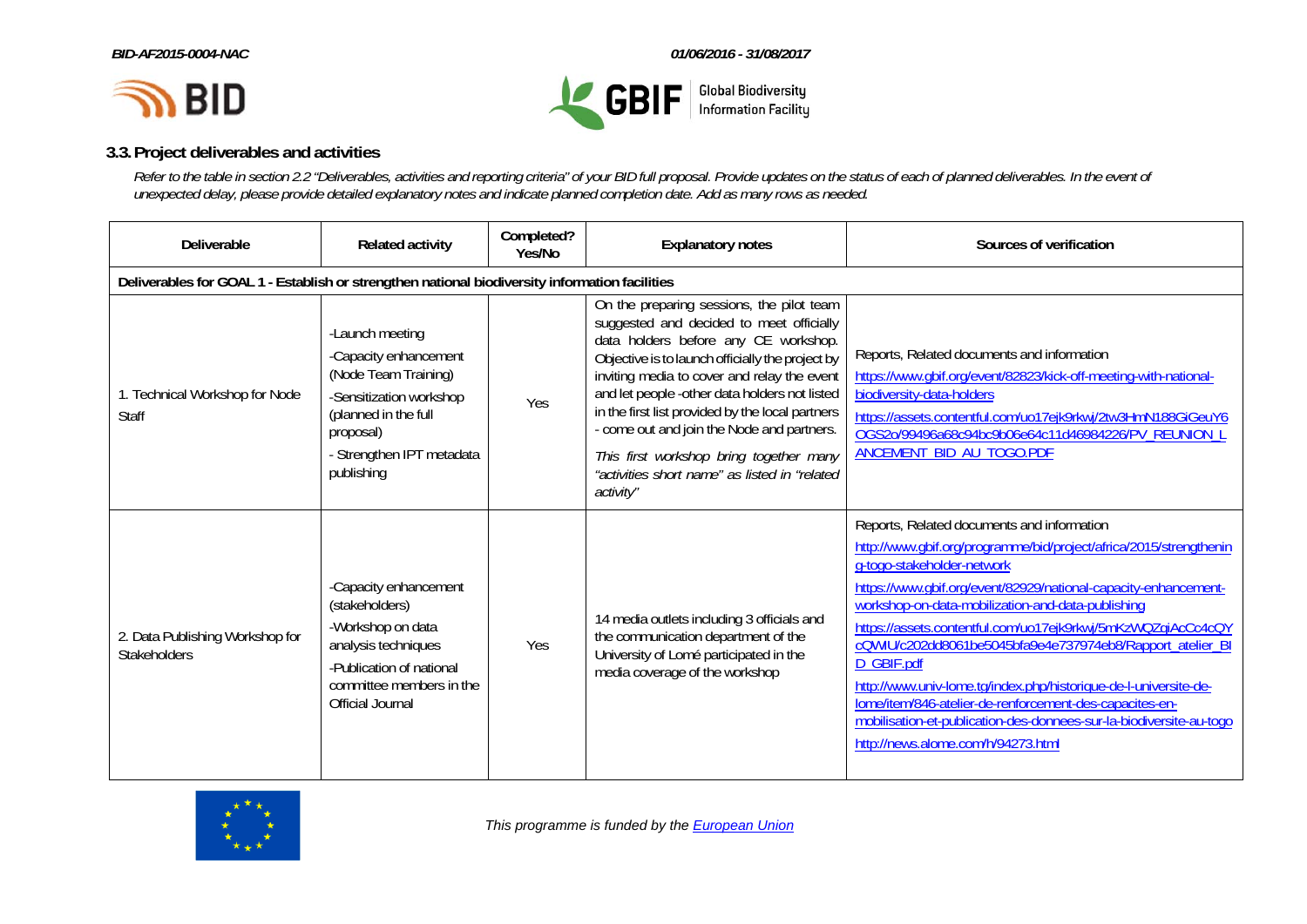| <b>BID</b>                                                                                                                                                                                                                               |                                                                                                                                                                                                                                                                         |                     | <b>GBIF</b>                                                                                                                                                                                                                |                                                                                                                                                                                                                                                                                                                                                                                                                                                                                       |
|------------------------------------------------------------------------------------------------------------------------------------------------------------------------------------------------------------------------------------------|-------------------------------------------------------------------------------------------------------------------------------------------------------------------------------------------------------------------------------------------------------------------------|---------------------|----------------------------------------------------------------------------------------------------------------------------------------------------------------------------------------------------------------------------|---------------------------------------------------------------------------------------------------------------------------------------------------------------------------------------------------------------------------------------------------------------------------------------------------------------------------------------------------------------------------------------------------------------------------------------------------------------------------------------|
| 3. Sensitization Workshop for<br>Decision makers (Politicians and<br>decision makers are sensitized<br>and an infrastructure is setting up<br>for the biodiversity information<br>facility to support data publishing<br>and management) | Sensitization workshop:<br>Awareness of politicians<br>and decision makers (this<br>activity is combining with<br>the technical workshop for<br>Node staff as decided by<br>the project pilot team and<br>only one workshop was<br>done at the setup of the<br>project) | Yes                 | Setting up of support committee of<br>biodiversity information facility; committee<br>headed by Ministry of Environment and<br>forestry resources (MERF)                                                                   | Reports, Related documents and information<br>https://www.qbif.org/event/82823/kick-off-meeting-with-national-<br>biodiversity-data-holders<br>https://assets.contentful.com/uo17ejk9rkwj/2tw3HmN188GiGeuY<br>6OGS20/99496a68c94bc9b06e64c11d46984226/PV REUNION L<br>ANCEMENT BID AU TOGO.PDF<br>http://41.207.188.27/index.php/annonces/item/854-fin-de-<br>I%E2%80%99atelier-de-renforcement-de-capacites-en-<br>mobilisation-et-publication-de-donnees-de-la-biodiversite-au-togo |
| 4. Sustainable workplan<br>(Sustainable work plan to<br>continue mobilization and data<br>publishing is elaborated closely<br>between data providers, politics<br>and the Node (partnerships,<br>strategic plan are elaborated))         | Setting up of monitoring<br>and evaluation committee<br>for biodiversity data<br>mobilization + Publication<br>of national committee<br>members in the Official<br>Journal                                                                                              | Yes                 | Regular meeting (1 per month) with the<br>Node manager; permanent contact with<br>stakeholders, follow up of data furniture by<br>stakeholders.                                                                            | Reports, Related documents and information<br>http://41.207.188.27/index.php/annonces/item/854-fin-de-<br>I%E2%80%99atelier-de-renforcement-de-capacites-en-<br>mobilisation-et-publication-de-donnees-de-la-biodiversite-au-togo<br>https://assets.contentful.com/uo17ejk9rkwj/2tw3HmN188GiGeu Y6<br>OGS20/99496a68c94bc9b06e64c11d46984226/PV_REUNION_L<br>ANCEMENT BID AU TOGO.PDF                                                                                                 |
| Deliverables for GOAL 2 - Increase available biodiversity data, within and beyond the grant period                                                                                                                                       |                                                                                                                                                                                                                                                                         |                     |                                                                                                                                                                                                                            |                                                                                                                                                                                                                                                                                                                                                                                                                                                                                       |
| Biodiversity data are published                                                                                                                                                                                                          | Digitization and publishing<br>of Natural history<br>collections +<br>Data publishing                                                                                                                                                                                   | Yes                 | Metadata, occurrences, checklists are<br>published (>60000 records)                                                                                                                                                        | http://ipt-togo.gbif.fr/<br>https://www.gbif.org/publisher/search?country=TG<br>https://www.gbif.org/dataset/search?publishing_country=TG                                                                                                                                                                                                                                                                                                                                             |
| Data papers are prepared and<br>published                                                                                                                                                                                                | Workshop scheduled until<br>September/October<br>(preparation in progress)                                                                                                                                                                                              | No                  | Colleague previously contacted as lead<br>trainer withdraw the proposition latest<br>because of her professionnal occupation.<br>BelgiumPlatform and Canadensys as<br>partners was contacted and talks continue.           | In contact with GBIFS, BelgiumPlatform and Canadensys for the<br>workshop organization and the nomination of the new trainer                                                                                                                                                                                                                                                                                                                                                          |
| Sustainable workplan<br>Fundraising by sustainable<br>committee                                                                                                                                                                          | Sustainable work plan and<br>fundraising (Proposal<br>submitted to TWAS for<br>scientific meeting on Data                                                                                                                                                               | Yes, In<br>progress | A proposal was submitted in November<br>2016 to TWAS on data papers writing and<br>was granted for the trainer flight ticket and<br>accommodation but on time, the trainer that<br>will come from EWT in South Africa, was | See in Annex C the TWAS Scientific Meeting Award_16-098<br>SM/AF/AC/B                                                                                                                                                                                                                                                                                                                                                                                                                 |



prevented for professional reasons. Until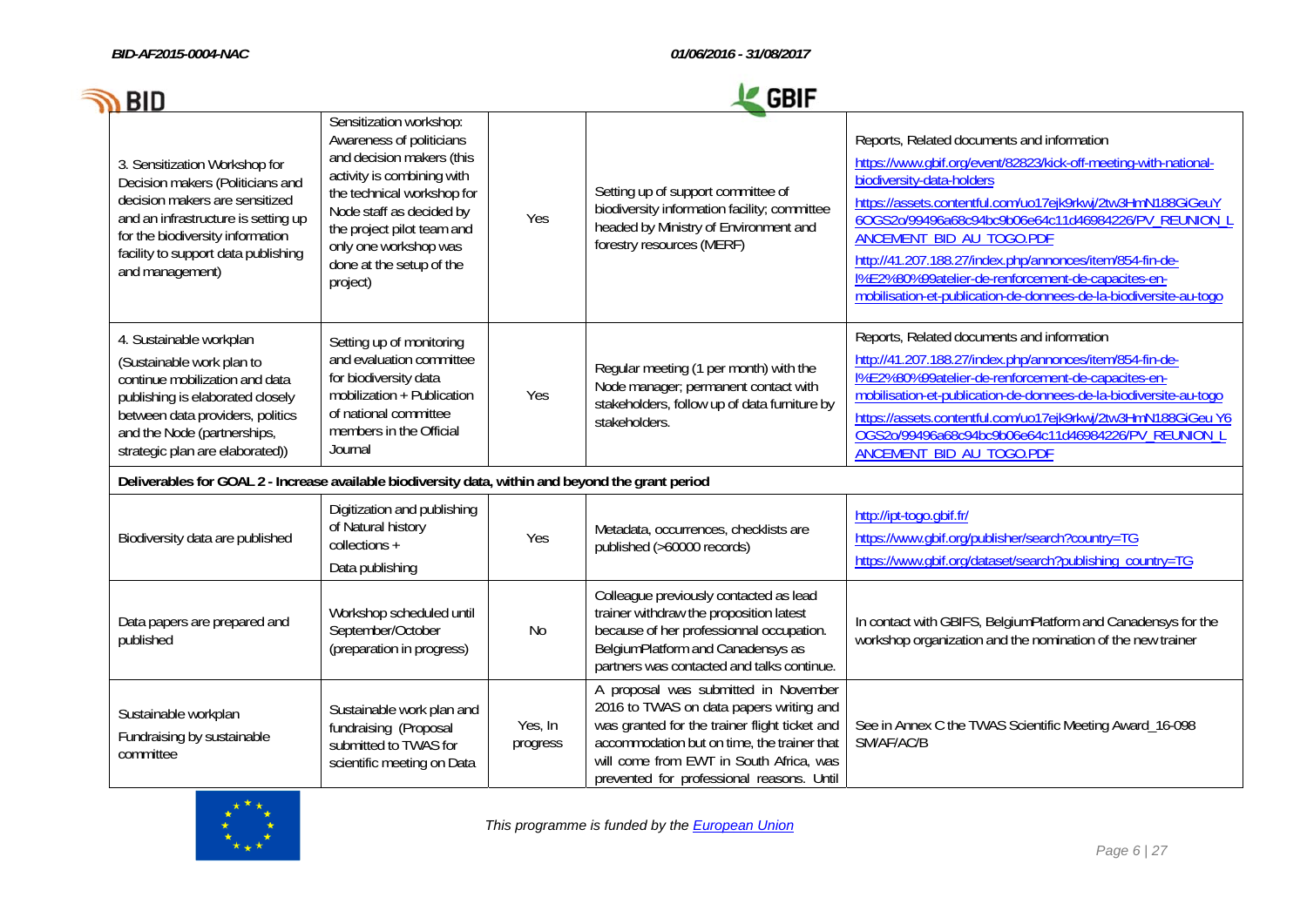| BID                                                                                   |                                                                                                    |           | <b>GBIF</b>                                                                                                                                                                                                                                                                                                                                                                                                                                                                                                                                        |                                                                                                      |
|---------------------------------------------------------------------------------------|----------------------------------------------------------------------------------------------------|-----------|----------------------------------------------------------------------------------------------------------------------------------------------------------------------------------------------------------------------------------------------------------------------------------------------------------------------------------------------------------------------------------------------------------------------------------------------------------------------------------------------------------------------------------------------------|------------------------------------------------------------------------------------------------------|
|                                                                                       | paper writing $+$ and to<br>SEP2D)                                                                 |           | now, she has not been able to propose<br>another period for this workshop. Our<br>research to find another trainer (in Belgium<br>and Canada that are partners of the project)<br>have not yet been fruitful. Two proposals<br>was submitted to SEP2D and we are<br>waiting for results.                                                                                                                                                                                                                                                           |                                                                                                      |
| Deliverables for GOAL 3 - Apply biodiversity data in response to national priorities  |                                                                                                    |           |                                                                                                                                                                                                                                                                                                                                                                                                                                                                                                                                                    |                                                                                                      |
| A national survey is conducted to<br>understand the biodiversity data<br>requirement  | Advocacy actions to<br>promote biodiversity data<br>use (In discussion with<br>partners from MERF) | <b>No</b> | The questionnaires of the survey under<br>development with MERF is submitted to<br>the Director of Forest Resources. We are<br>awaiting this notice to make it available to<br>the holders of biodiversity data in Togo and<br>using data services. This advice is slow to<br>be given, especially since the ministry had<br>also developed such an investigation<br>without ever implementing it because of<br>changes in the staff of the ministry. This<br>will be the subject of the next meeting of<br>the Monitoring Committee in September. |                                                                                                      |
| Capacity enhancement in data<br>analysis and data use is done<br>(Data use promotion) | Advocacy actions to<br>promote biodiversity data<br>use                                            | <b>No</b> | This activity is planned jointly with Data<br>paper writing workshop                                                                                                                                                                                                                                                                                                                                                                                                                                                                               |                                                                                                      |
| National Redlist is elaborated                                                        | Red list survey (National<br>inventory of biodiversity<br>data)                                    | yes       | In addition, the ministry's CDB team was<br>contacted to know the state of play on the<br>red lists available in Togo.<br>Although the survey has not yet been<br>conducted, bibliographic research has<br>resulted in the publication of lists of<br>endangered plants in Togo as well as the<br>IUCN Red List. The survey will shortly be<br>updating these lists.                                                                                                                                                                               | BID-AF2015-0004-NAC - Liste rouge Nationale des espèces<br>forestières en 2009<br>DOI10.15468/2hy4sw |
| Invasive alien species (IAS)<br>Management Pilot Plant                                | National inventory of<br>biodiversity data                                                         | <b>No</b> |                                                                                                                                                                                                                                                                                                                                                                                                                                                                                                                                                    |                                                                                                      |

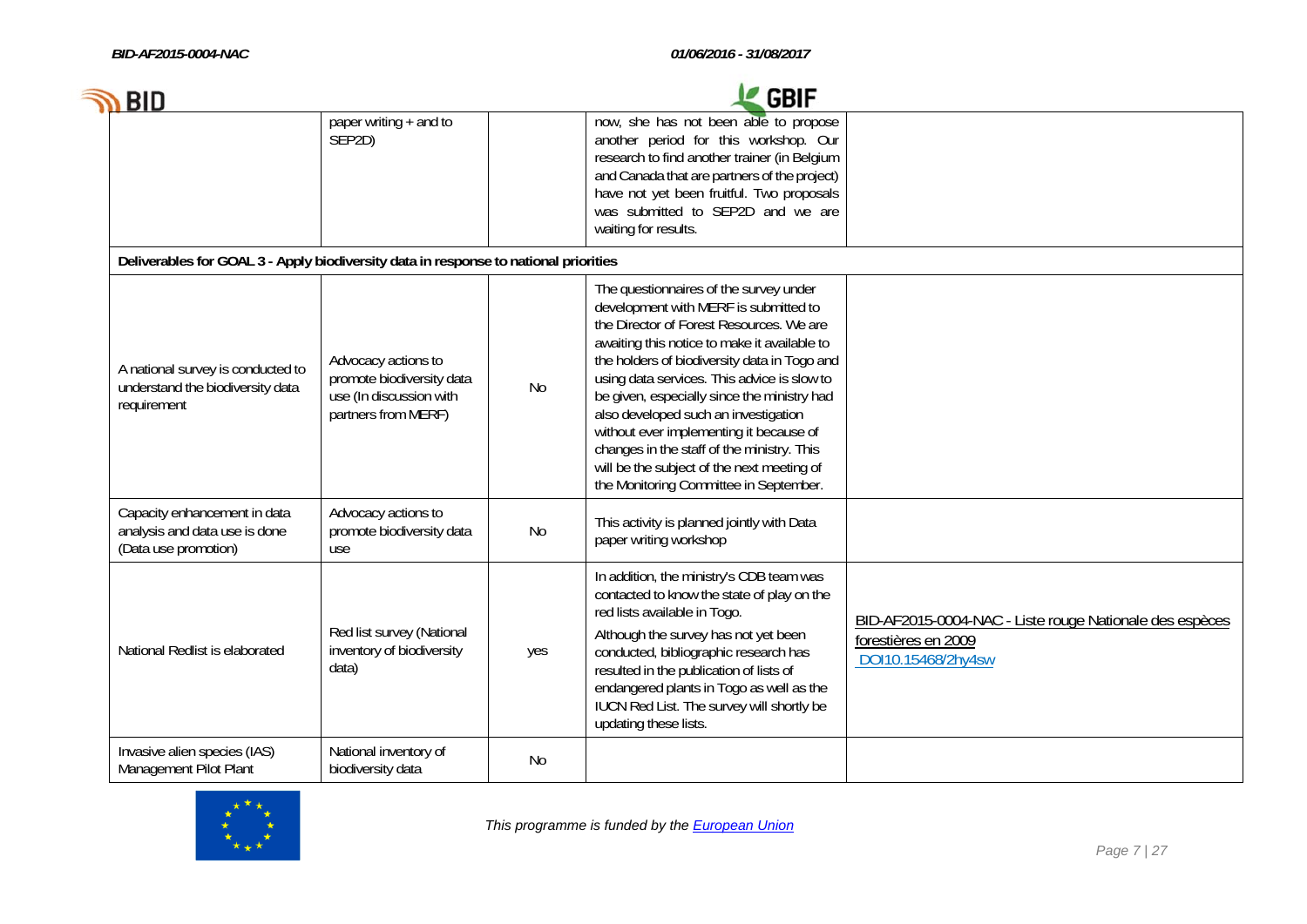*BID-AF2015-0004-NAC*

*01/06/2016 - 31/08/2017*





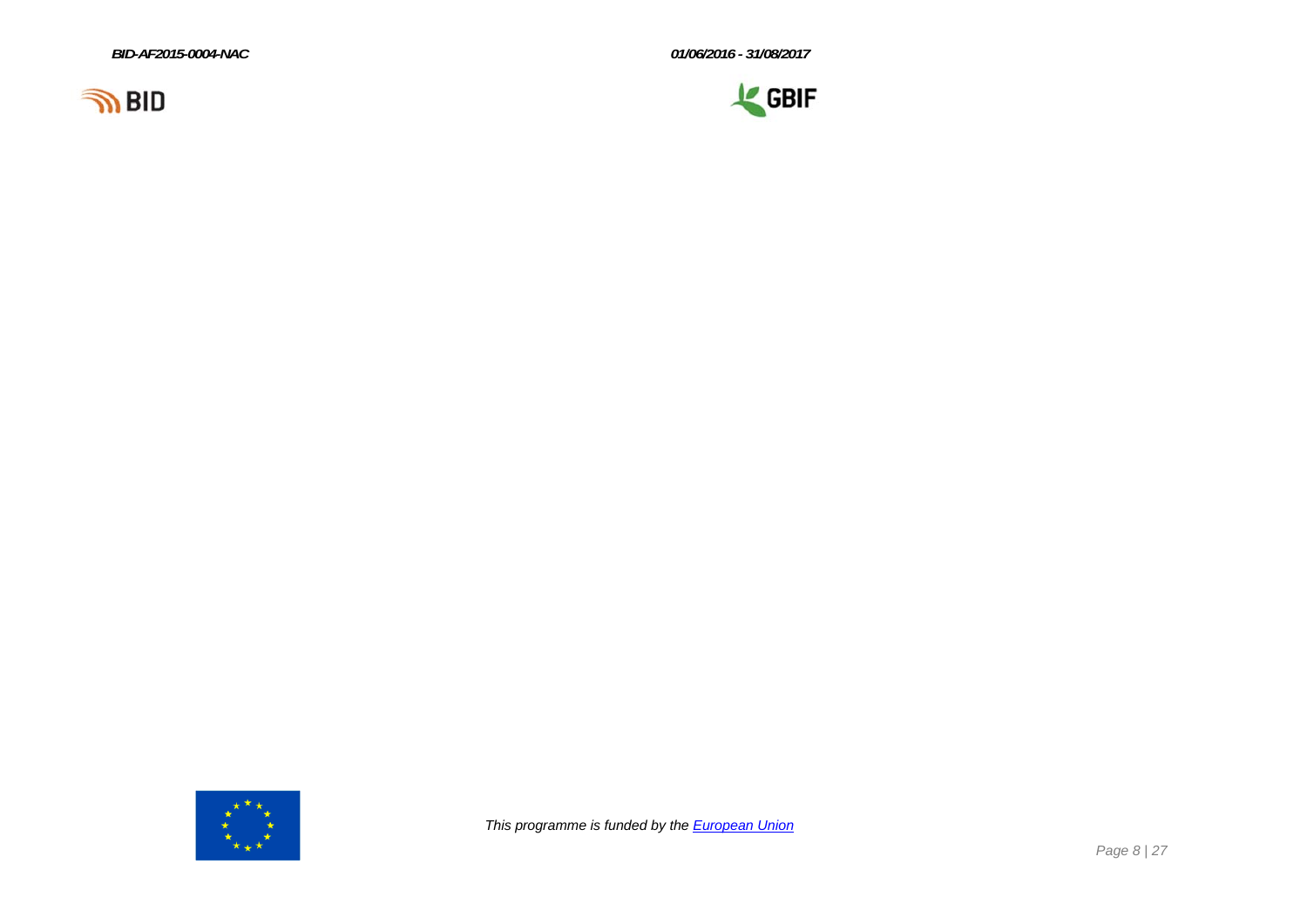



Global Biodiversity<br>Information Facility

## **3.4.Datasets published on GBIF.org**

*If the dataset is not yet published, please indicate the name of the institution that is expected to host the data when published in the column "DOI or URL/Planned hosting institution". Add as many rows as needed.* 

| Dataset title                                                                                                         | Publishing<br>institution                               | DOI or URL /Planned hosting<br>institution | Date/expected<br>date of<br>publication | Explanatory<br>notes |
|-----------------------------------------------------------------------------------------------------------------------|---------------------------------------------------------|--------------------------------------------|-----------------------------------------|----------------------|
| BID-AF2015-0004-NAC-<br>Herbarium togoense                                                                            | Herbier de<br>l'Université de<br>Lomé                   | DOI10.15468/h3mptq                         | 18/08/2016                              |                      |
| BID-AF2015-0004-NAC-<br>Liste taxonomique des<br>serpents et autres reptiles<br>du Togo                               | Département de<br>Zoologie -<br>Université de<br>Lomé   | DOI10.15468/ji4tyg                         | 18/08/2016                              |                      |
| BID-AF2015-0004-NAC-<br>Plantes horticoles                                                                            | Université de<br>Lomé                                   | DOI10.15468/tsvw54                         | 30/08/2016                              |                      |
| BID-AF2015-0004-NAC-<br>Algues du Togo                                                                                | Herbier de<br>l'Université de<br>Lomé                   | DOI10.15468/9prgb5                         | 30/08/2016                              |                      |
| BID-AF2015-0004-NAC-<br>Fabaceae au Togo                                                                              | Herbier de<br>l'Université de<br>Lomé                   | DOI10.15468/7lkvmz                         | 30/08/2016                              |                      |
| BID-AF2015-0004-NAC-<br>Orchidaceae Togo                                                                              | Herbier de<br>l'Université de<br>Lomé                   | DOI10.15468/crtoyw                         | 30/08/2016                              |                      |
| BID-AF2015-0004-NAC-<br>PLANTES HORTICOLES<br>ET SYNONYMES                                                            | Herbier de<br>l'Université de<br>Lomé                   | DOI10.15468/qj0mbz                         | 25/11/2016                              |                      |
| BID-AF2015-0004-NAC-<br>Collection du Laboratoire<br>d'Entomologie Appliquée<br>de l'université de Lomé               | Laboratoire<br>d'Entomologie -<br>Université de<br>Lomé | DOI10.15468/dauear                         | 27/11/2016                              |                      |
| BID-AF2015-0004-NAC-<br><b>PLANTES DE</b><br><b>BORDURES</b>                                                          | Herbier de<br>l'Université de<br>Lomé                   | DOI10.15468/nnbqom                         | 27/11/2016                              |                      |
| BID-AF2015-0004-NAC-<br>données de<br>Dénombrements<br>Internationaux des<br>Oiseaux d'Eau en Afrique                 | Direction des<br>Ressources<br>forestières (DRF)        | DOI10.15468/ylqptt                         | 29/11/2016                              |                      |
| BID-AF2015-0004-NAC -<br>DENOMBREMENT<br>SIMULTANE ET<br>SYNCRONISE DES<br><b>OISEAUX D'EAU</b><br>MIGRATEURS AU TOGO | Direction des<br><b>Ressources</b><br>forestières (DRF) | DOI10.15468/ibw5v5                         | 30/11/2016                              |                      |
| BID-AF2015-0004-NAC-<br>Espèces de plantes hôtes                                                                      | Institut Togolais<br>de Recherche                       | DOI10.15468/clivll                         | 09/02/2017                              |                      |

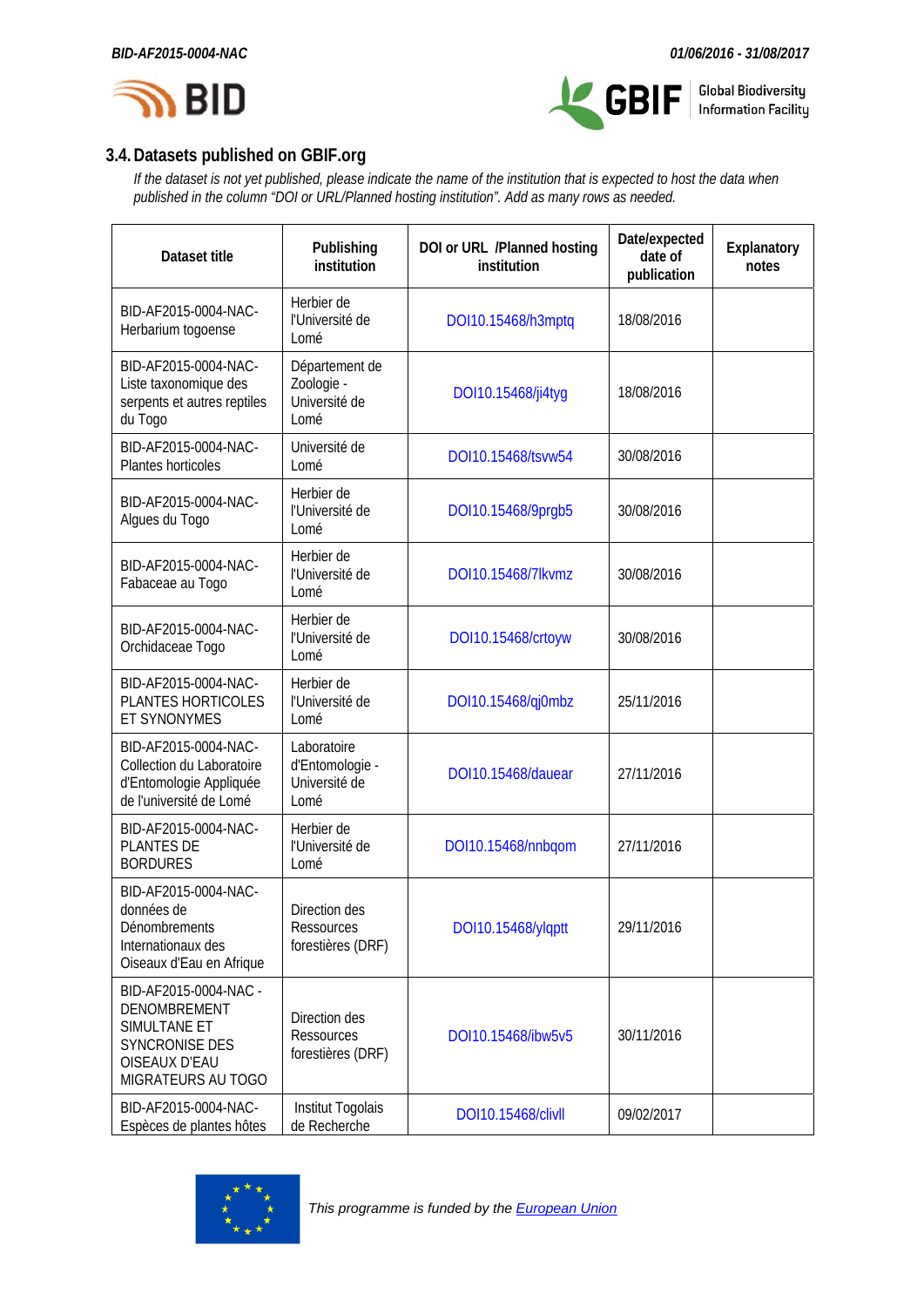



| de la cicadelle écumeuse<br>P. costalis au Togo                                                                      | Agronomique<br>(ITRA)                                   |                    |            |  |
|----------------------------------------------------------------------------------------------------------------------|---------------------------------------------------------|--------------------|------------|--|
| BID-AF2015-0004-NAC<br>Liste des espèces<br>végétales menacées                                                       | Département de<br>Botanique -<br>Université de<br>Lomé  | DOI10.15468/8belr7 | 04/03/2017 |  |
| BID-AF2015-0004-NAC -<br>Principaux champignons<br>parasites de l'homme et<br>des animaux signalés au<br><b>Togo</b> | Direction des<br><b>Ressources</b><br>forestières (DRF) | DOI10.15468/tonch6 | 09/04/2017 |  |
| BID-AF2015-0004-NAC<br>Bactéries parasites des<br>plantes signalées au Togo                                          | Direction des<br><b>Ressources</b><br>forestières (DRF) | DOI10.15468/zhj1uf | 09/04/2017 |  |
| BID-AF2015-0004-NAC-<br>DIVERSITÉ STRUCTURE<br>MODE DE<br><b>REGENERATION DE</b><br><b>UAPACA</b>                    | Département de<br>Botanique -<br>Université de<br>Lomé  | DOI10.15468/jaxnct | 10/04/2017 |  |
| BID-AF2015-0004-NAC-<br>POTENTIEL MEDICINAL<br><b>DES PLANTES</b><br><b>AFRICAINES</b>                               | Herbier de<br>l'Université de<br>Lomé                   | DOI10.15468/pl1zaf | 11/04/2017 |  |
| BID-AF2015-0004-NAC-<br>ETUDES DES ESPECES<br>EN ZONE INDUSTRIELLE<br>(SCANTOGO)                                     | Département de<br>Botanique -<br>Université de<br>Lomé  | DOI10.15468/zxtq2w | 11/04/2017 |  |
| BID-AF2015-0004-NAC -<br><b>PLANTES MEDECINALES</b>                                                                  | Herbier de<br>l'Université de<br>Lomé                   | DOI10.15468/5zslbc | 15/04/2017 |  |
| BID-AF2015-0004-NAC-<br>Liste des espèces rares<br>signalées au Togo                                                 | Direction des<br>Ressources<br>forestières (DRF)        | DOI10.15468/znqmcg | 15/04/2017 |  |
| BID-AF2015-0004-NAC-<br>Liste de quelques especes<br>lianes recensees au Togo                                        | Direction des<br>Ressources<br>forestières (DRF)        | DOI10.15468/etpana | 15/04/2017 |  |
| BID-AF2015-0004-NAC-<br>Liste des espèces<br>nouvelles pour la flore du<br>Togo                                      | Direction des<br>Ressources<br>forestières (DRF)        | DOI10.15468/2jehpd | 15/04/2017 |  |
| BID-AF2015-0004-NAC-<br>Quelques espèces<br>végétales rares ou<br>menacées de disparition<br>ou disparues au Togo    | Direction des<br>Ressources<br>forestières (DRF)        | DOI10.15468/cdl9jv | 15/04/2017 |  |
| BID-AF2015-0004-NAC -<br>Bactéries parasites de<br>l'homme et des animaux<br>signalés au Togo.                       | Direction des<br>Ressources<br>forestières (DRF)        | DOI10.15468/je9wsm | 15/04/2017 |  |

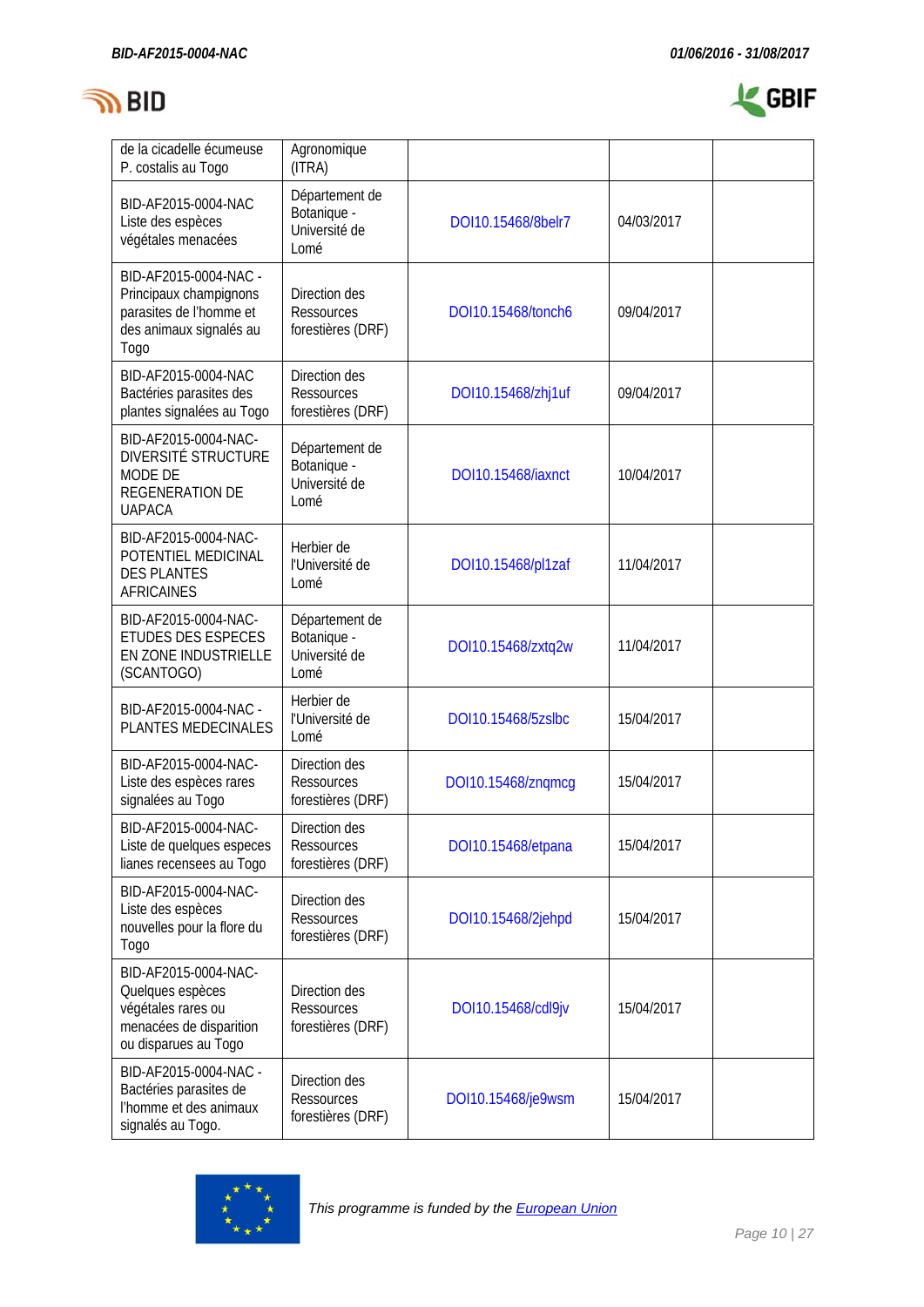

| BID-AF2015-0004-NAC<br>Groupes taxonomiques de<br>la faune mammalienne<br>terrestre du Togo                                                                | Direction des<br>Ressources<br>forestières (DRF)        | DOI10.15468/b0jfsl | 15/04/2017 |  |
|------------------------------------------------------------------------------------------------------------------------------------------------------------|---------------------------------------------------------|--------------------|------------|--|
| BID-AF2015-0004-NAC-<br>Liste des Champignons,<br>levures et moisissures des<br>denrées alimentaires au<br><b>Togo</b>                                     | Direction des<br>Ressources<br>forestières (DRF)        | DOI10.15468/tcwpt0 | 15/04/2017 |  |
| BID-AF2015-0004-NAC -<br>Les taxes d'abattage ou<br>valeurs des espèces<br>animales sauvages<br>(oiseaux)                                                  | Direction des<br>Ressources<br>forestières (DRF)        | DOI10.15468/7j1iqn | 15/04/2017 |  |
| BID-AF2015-0004-NAC -<br>Les taxes d'abattage ou<br>valeurs des espèces<br>animales sauvages<br>(mammifères)                                               | Direction des<br>Ressources<br>forestières (DRF)        | DOI10.15468/tofhuk | 15/04/2017 |  |
| BID-AF2015-0004-NAC -<br>Liste rouge Nationale des<br>espèces forestières en<br>2009                                                                       | Département de<br>Botanique -<br>Université de<br>Lomé  | DOI10.15468/2hy4sw | 24/04/2017 |  |
| BID-AF2015-0004-NAC -<br>Nouvelle signalisation pour<br>la flore togolaise parue en<br>2009                                                                | Département de<br>Botanique -<br>Université de<br>Lomé  | DOI10.15468/qkbdoo | 25/04/2017 |  |
| BID-AF2015-0004-NAC -<br>MACRO CHAMPIGNON                                                                                                                  | Département de<br>Botanique -<br>Université de<br>Lomé  | DOI10.15468/q22fov | 25/04/2017 |  |
| BID-AF2015-0004-NAC-<br><b>CRUSTACES</b> (Faune des<br>mangroves et des zones<br>humides du sud Togo)                                                      | Laboratoire<br>d'Entomologie -<br>Université de<br>Lomé | DOI10.15468/vodzlr | 28/06/2017 |  |
| BID-AF2015-0004-NAC-<br>Liste des basionymes par<br>famille flore du Togo                                                                                  | Herbier de<br>l'Université de<br>Lomé                   | DOI10.15468/hollrz | 29/06/2017 |  |
| BID-AF2015-0004-NAC-<br>COLLECTION<br>D'INSECTES DU<br>LABORATOIRE<br>D'ENTOMOLOGIE<br>APPLIQUEE - FACULTE<br>DES SCIENCES-<br>UNIVERSITE DE LOME-<br>TOGO | Laboratoire<br>d'Entomologie -<br>Université de<br>Lomé | DOI10.15468/ubjxr6 | 29/06/2017 |  |
| BID-AF2015-0004-NACL-<br>iste des basionymes par<br>famille flore du Togo                                                                                  | Herbier de<br>l'Université de<br>Lomé                   | DOI10.15468/hollrz | 29/06/2017 |  |

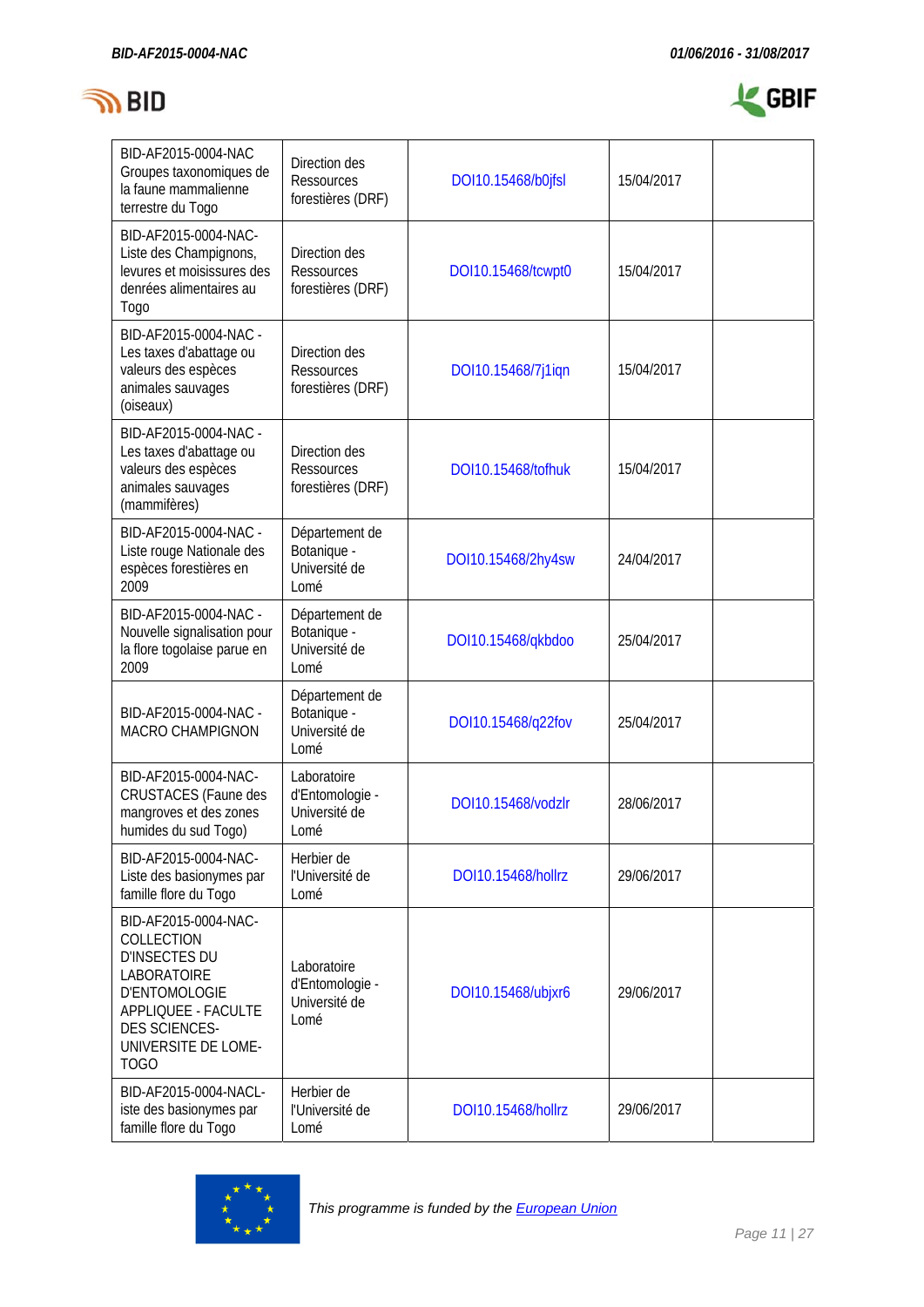



| BID-AF2015-0004-NAC-<br>Referentiel taxonomique<br>Herbier Togo                                                                                                    | Herbier de<br>l'Université de<br>Lomé                   | DOI10.15468/cneubb              | 02/07/2017 |  |
|--------------------------------------------------------------------------------------------------------------------------------------------------------------------|---------------------------------------------------------|---------------------------------|------------|--|
| BID-AF2015-0004-NAC-<br>Liste des récoltes par<br>Herbier de dépôt                                                                                                 | Herbier de<br>l'Université de<br>Lomé                   | DOI10.15468/5wurxy              | 03/07/2017 |  |
| BID-AF2015-0004-NAC-<br>Liste des publications par<br>taxon                                                                                                        | Herbier de<br>l'Université de<br>Lomé                   | DOI10.15468/ic46pw              | 03/07/2017 |  |
| BID-AF2015-0004-NAC-<br>Liste des synonymes et<br>noms corrects pour un<br>nom de taxon                                                                            | Herbier de<br>l'Université de<br>Lomé                   | DOI10.15468/7hrfqv              | 03/07/2017 |  |
| BID-AF2015-0004-NAC-<br>Liste des pays par taxon<br>spécimen                                                                                                       | Herbier de<br>l'Université de<br>Lomé                   | DOI10.15468/rxo9w7              | 03/07/2017 |  |
| BID-AF2015-0004-NAC -<br>Poissons des mangroves<br>et des zones humides du<br>sud Togo                                                                             | Direction des<br><b>Ressources</b><br>forestières (DRF) | DOI10.15468/4g7knn              | 06/07/2017 |  |
| BID-AF2015-0004-NAC -<br>COLLECTION<br>D'INSECTES DU<br>LABORATOIRE<br>D'ENTOMOLOGIE<br>APPLIQUEE - FACULTE<br><b>DES SCIENCES-</b><br>UNIVERSITE DE LOME-<br>TOGO | Laboratoire<br>d'Entomologie -<br>Université de<br>Lomé | DOI10.15468/7qzhlh              | 27/07/2017 |  |
| BID-AF2015-0004-NAC -<br>suivi des tortues marines                                                                                                                 | Département de<br>Zoologie -<br>Université de<br>Lomé   | DOI10.15468/arx4zx              | 04/08/2017 |  |
| BID-AF2015-0004-NAC<br>Bagage des tortues<br>marines sur le littoral<br>togolais entre septembre à<br>octobre 2016                                                 | Département de<br>Zoologie -<br>Université de<br>Lomé   | https://doi.org/10.15468/njmrjb | 22/08/2017 |  |
| BID-AF2015-0004-NAC-<br>Superficie des aires<br>protégées par région (ha).                                                                                         | Direction des<br><b>Ressources</b><br>forestières (DRF) | https://doi.org/10.15468/77ic0t | 22/08/2017 |  |
| BID-AF2015-0004-NAC-<br><b>SURFACE DES</b><br><b>PLANTATIONS</b><br><b>INDUSTRIELLES</b><br>REALISEES FIN 1985 (EN<br>MILLIERS D'HA).                              | Direction des<br><b>Ressources</b><br>forestières (DRF) | https://doi.org/10.15468/vlayyi | 22/08/2017 |  |
| BID-AF2015-0004-NAC -<br><b>REBOISEMENTS</b><br><b>ANNUELS PAR</b>                                                                                                 | Direction des<br>Ressources<br>forestières (DRF)        | https://doi.org/10.15468/olkvlu | 22/08/2017 |  |

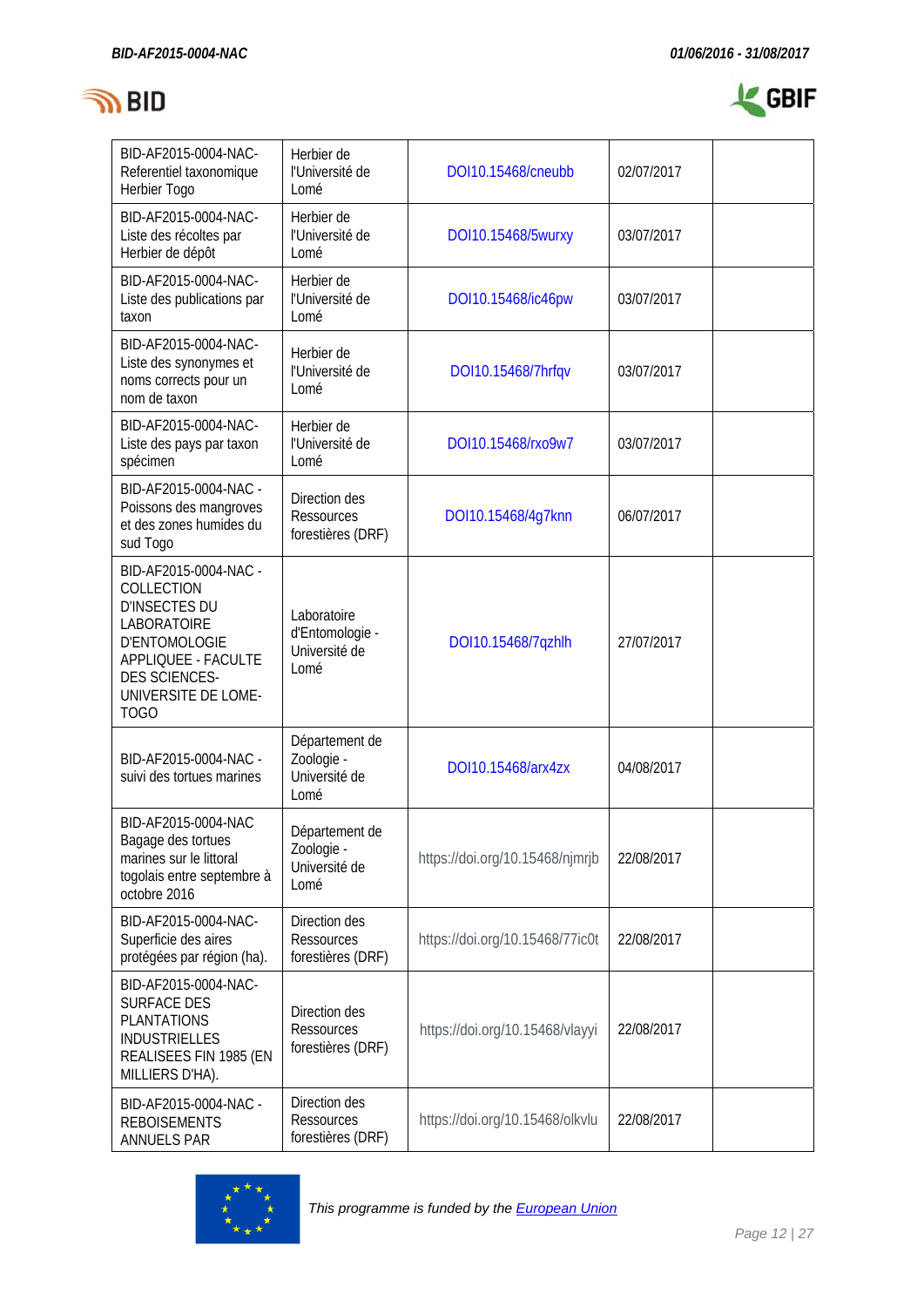



| CHANTIER (EN<br>HECTARES).                                                    |                                                  |                                 |            |  |
|-------------------------------------------------------------------------------|--------------------------------------------------|---------------------------------|------------|--|
| BID-AF2015-0004-NAC<br>modification de la surface<br>forestière (en 1000 ha). | Direction des<br>Ressources<br>forestières (DRF) | https://doi.org/10.15468/r8onvg | 22/08/2017 |  |

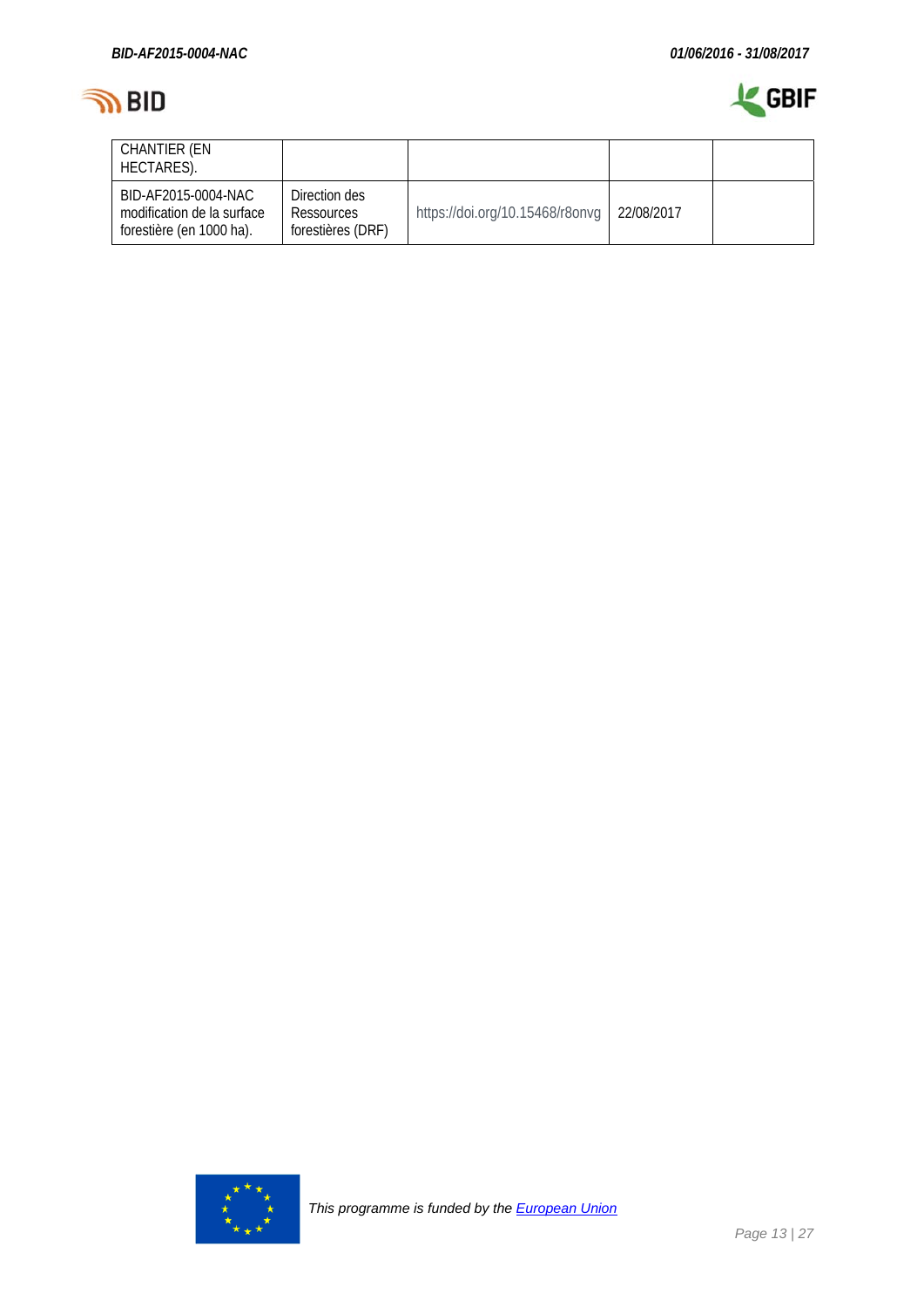



## **3.5.Examples of use of biodiversity data available through GBIF**

*Use the table to document use or planned use of data available through GBIF as part of your project. You may want to refer to the section 2.5 "Plan to support the integration of biodiversity information into policy and decision-making processes" of your BID full proposal. Please provide the DOI for datasets published on GBIF or data downloaded from GBIF in the "Dataset" column. Briefly describe how the data have been used or are planned to be used in the "Data use" column (ca. 50 words). Provide the date or approximate time frame in months for the use or planned use in the "Date/time frame" column. Please provide links to any documents or webpages documenting the use in the "Sources of verification" column. Add as many rows as needed.* 

| Dataset                                                                                              | Data user                                                                               | Data use                                                                                                                  | Date/time<br>frame                                      | Sources of<br>verification                                     | <b>Notes</b>                                                                                   |
|------------------------------------------------------------------------------------------------------|-----------------------------------------------------------------------------------------|---------------------------------------------------------------------------------------------------------------------------|---------------------------------------------------------|----------------------------------------------------------------|------------------------------------------------------------------------------------------------|
| -Herbarium sheets<br>-Angiosperms<br>-Threaten plants<br>- Medicinal plants<br>-Horticultural plants | -Researchers<br>(scientists,<br>doctorate, masters<br>students.<br>therapists)<br>-NGOs | - Research (botany, plant<br>and animal physiology<br>- Phytotherapists<br>(medicine)<br>- Sensitization and<br>awareness | From<br>November to<br>the end of the<br>project (2018) | CE workshop report<br>(December 2016),<br>Progress report      | Will be identified on<br>the next workshop<br>(data use and data<br>paper writing<br>workshop) |
| Projects related to<br>biodiversity                                                                  | Decision makers                                                                         | Management of protected<br>area                                                                                           | From<br>November to<br>the end of the<br>project (2018) | CE workshop report<br>(December 2016),<br>Next progress report |                                                                                                |
| <b>Botanical collection</b><br>Entomological<br>collection                                           | -Scientists.<br>-Researchers<br>-Students<br>-Phytotherapists                           | Data papers                                                                                                               | In use                                                  | Data paper<br>workshop report                                  | Workshop<br>postponed and<br>scheduled in<br>Sept/October 2017                                 |

## **3.6.Events organized as part of the project**

*List all the events that have been organized as part of your project. Please provide links to any documents or webpages documenting the use in the "Sources of verification" column. Add as many rows as needed.* 

| <b>Full title</b>                                      | Organizing<br>institution                 | <b>Dates</b>             | Number of<br>participants | Sources of verification                                                                                                                                                                                                                                                                                                                                                                                                                                                                                                                                                               |
|--------------------------------------------------------|-------------------------------------------|--------------------------|---------------------------|---------------------------------------------------------------------------------------------------------------------------------------------------------------------------------------------------------------------------------------------------------------------------------------------------------------------------------------------------------------------------------------------------------------------------------------------------------------------------------------------------------------------------------------------------------------------------------------|
| Partners information<br>meeting                        | <b>GBIF Togo</b>                          | 30/06/2016               | 7                         | http://www.gbif.org/programme/bid/project/africa/<br>2015/strengthening-togo-stakeholder-network                                                                                                                                                                                                                                                                                                                                                                                                                                                                                      |
| Preparation of<br>launching meeting                    | Node and<br>local partners                | 18/08/2016<br>02/09/2016 | 4                         | Invitation and preparation documents                                                                                                                                                                                                                                                                                                                                                                                                                                                                                                                                                  |
| Launching meeting of<br>BID Program in Togo            | <b>GBIF Togo</b><br>and local<br>Partners | 07/09/2016               | $30 + 11$ local<br>media  | Meeting report<br>http://www.gbif.org/programme/bid/project/<br>africa/2015/strengthening-togo-stakeholder-<br>network                                                                                                                                                                                                                                                                                                                                                                                                                                                                |
| Data Publishing<br>Workshop for<br><b>Stakeholders</b> | <b>GBIF Togo</b>                          | $21 -$<br>25/11/2016     | 47                        | http://www.gbif.org/programme/bid/project/<br>africa/2015/strengthening-togo-stakeholder-<br>network<br>https://www.gbif.org/event/82929/national-capacity-<br>enhancement-workshop-on-data-mobilization-and-<br>data-publishing<br>https://assets.contentful.com/uo17ejk9rkwj/<br>5mKzWQZqiAcCc4cQYcQWIU/c202dd8061be5045<br>bfa9e4e737974eb8/Rapport_atelier_BID_GBIF.pdf<br>http://www.univ-lome.tg/index.php/historique-de-l-<br>universite-de-lome/item/846-atelier-de-<br>renforcement-des-capacites-en-mobilisation-et-<br>publication-des-donnees-sur-la-biodiversite-au-togo |

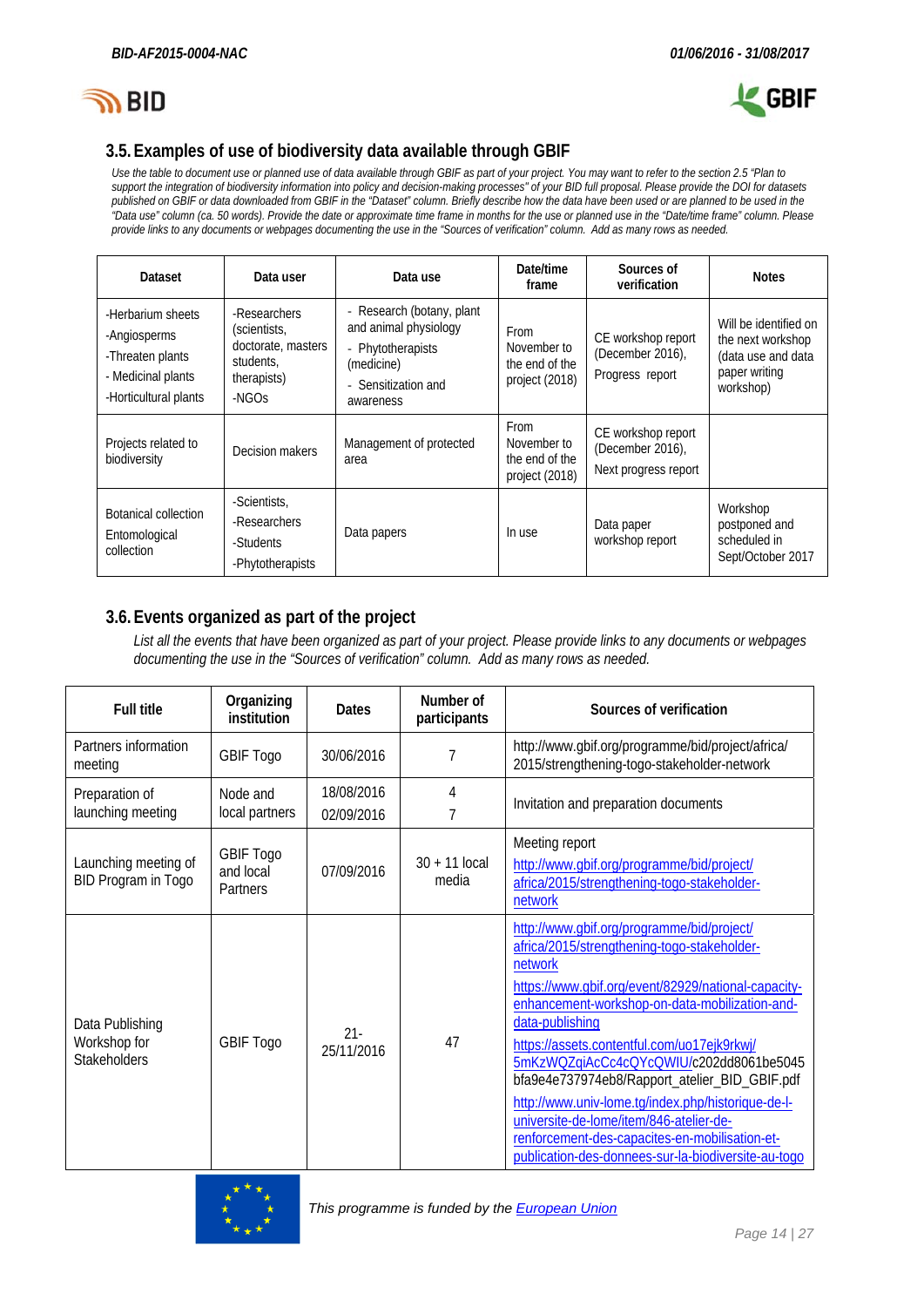



|                                                                     |                          |                                           |        | http://news.alome.com/h/94273.html    |
|---------------------------------------------------------------------|--------------------------|-------------------------------------------|--------|---------------------------------------|
| Meeting with partners                                               | Project<br>Coordinator   | February<br>2017<br>April 2017            | 4      | Emails, mail, phones, meeting reports |
| Meeting between<br>sustainable committee<br>and the Node<br>Manager | Head of the<br>committee | From<br>November<br>2016 to April<br>2017 | $6(*)$ | Committee meeting reports             |

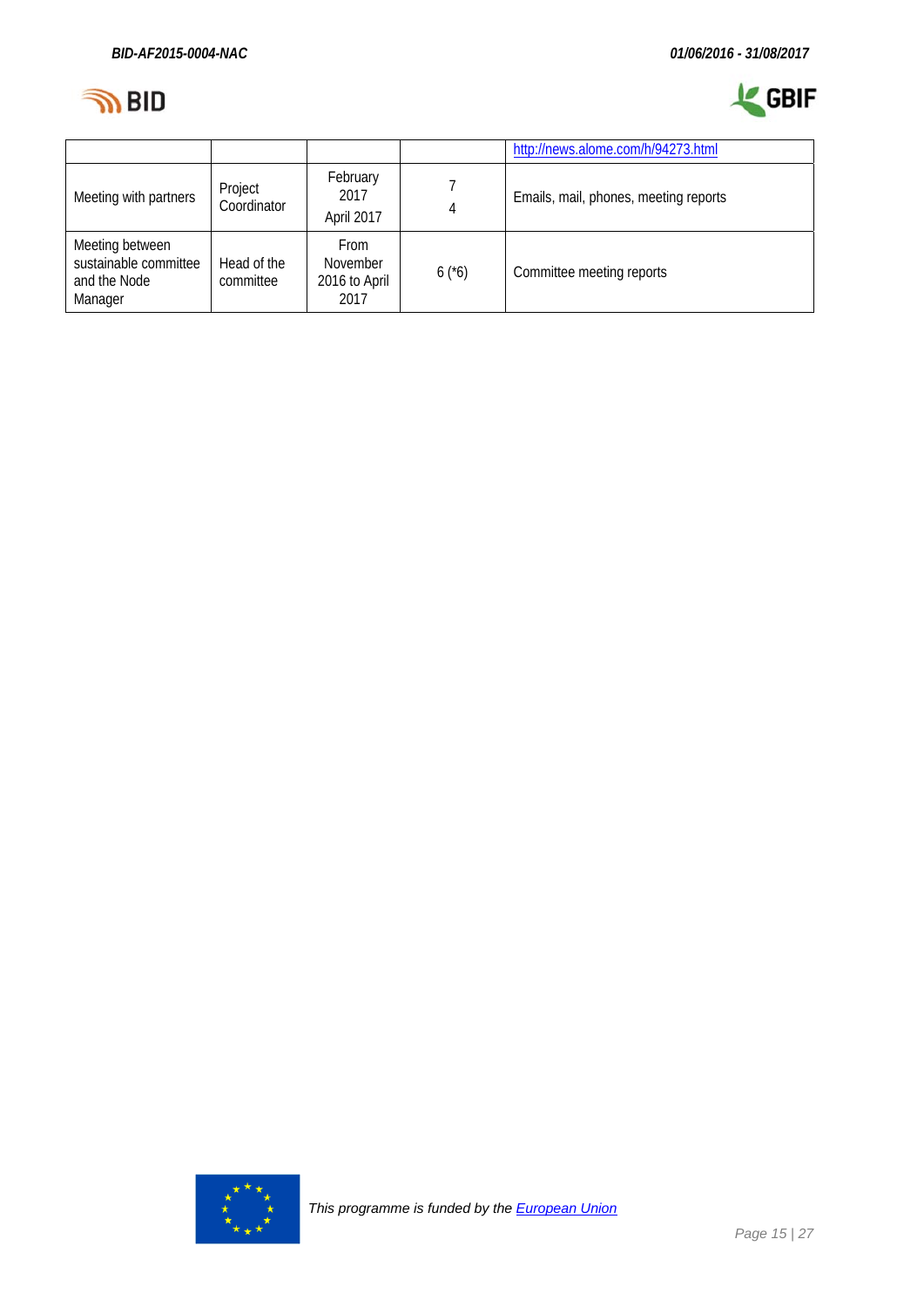



**Global Biodiversity Information Facility** 

## **4. Implementation of BID project activities**

*Refer to section 2.2 "Deliverables, activities and reporting criteria" in your BID full proposal. Provide updates on each of the activities using the reporting criteria and other sources of verification as appropriate. If no result has been achieved on a specific activity, please indicate it as "no result achieved yet" and indicate expected date of completion. Sources of verification are for example links to relevant digital document, news, newsletter, brochures, copies of agreements with data holding institutions, workshop related documents, pictures, etc.*

## **4.1.Goal 1: Establish or strengten national biodiversity information facility**

#### *Activity 1 name:*

*Please use same activity name as the one given in section 2.2 "Deliverables, activities and reporting criteria" in your BID full proposal.*

## **Description of any implementation during the reporting period**

- One nominee from Togo's Node and the Node manager have attended the BID Capacity Enhancement Workshop: Biodiversity data mobilization workshop for Sub-Saharan Africa held in Kigali, Rwanda from 22 to 25 August 2016.
- The mobile team is already working with data holders starting with researchers at the University of Lomé (Faculty of Agronomy, Faculty of Science, etc.). Two volunteers from the National Program of Volunteers (PROVONAT) are included in the project helping the Ministry of Environment and Forestry resources (MERF) to capture data.
- Node staff training will be held in November as side event for data holders CE workshop. Trainers will come from BelgianBIF and Canadensys. The Node manager is working with them, preparing these 2 events (emails, Skype meeting, Hangouts meeting, GoogleDocs).
- Presentation of the progress report in the symposium of the Governing Board GB23 held in October 2016 in Brasilia (Brazil).
- November 21-25, 2016 Data Publishing Workshop for Stakeholders, workshop leaded by André Heughebaert from BelgiumPlatform (Gbif Belgium) in collaboration with Canadensys.
- Many meeting of sustainable committee with the Node Manager were made, preparing 2 projects submitted to SEP2D. Another project was submitted with the Node agreement by university researcher working on Fungi for the second round of BID Africa call.

## **Sources of verification**

GoogleDocs link https://docs.google.com/document/u/0/

GB23 Agenda and report http://www.gbif.org/event/82941

## *Activity 2 name: Capacity enhancement (stakeholders): BID Program Launch meeting*

## **Description of any implementation during the reporting period**

Meeting with data owners, data holders and data managers from 18 national institutions, to explain what is GBIF and its objectives, what about BID program and its involvement, what is data and in what format it can be published by GBIF. What is the main role of each partner and data holder in the project, what is needed from them, the expected outcomes and outputs, what they will gain and how this project will make contributions towards national conservation and development efforts and towards international reporting obligations?

The event was attended by 4 national media and 7 private one.

A short survey applied during the meeting allowed the identification of available data.

*We consider that the launch meeting has replaced the activity planned as "Sensitization workshop". The expected reporting criteria for the sensitization workshop listed in the full proposal will be achieved through the next activities like the CE workshop and other steering meeting with local partners.* 

## **Sources of verification**

*[Add as many activities as given in your full proposal under "Deliverables, activities and reporting criteria" for goal 1]* 

Meeting Report

http://www.gbif.org/programme/bid/project/africa/2015/strengthening-togo-stakeholder-network

Links about some media participating o the launch meeting

1.Journal klinklin.info : http://klinklin.info/spip.php?article431



*This programme is funded by the European Union*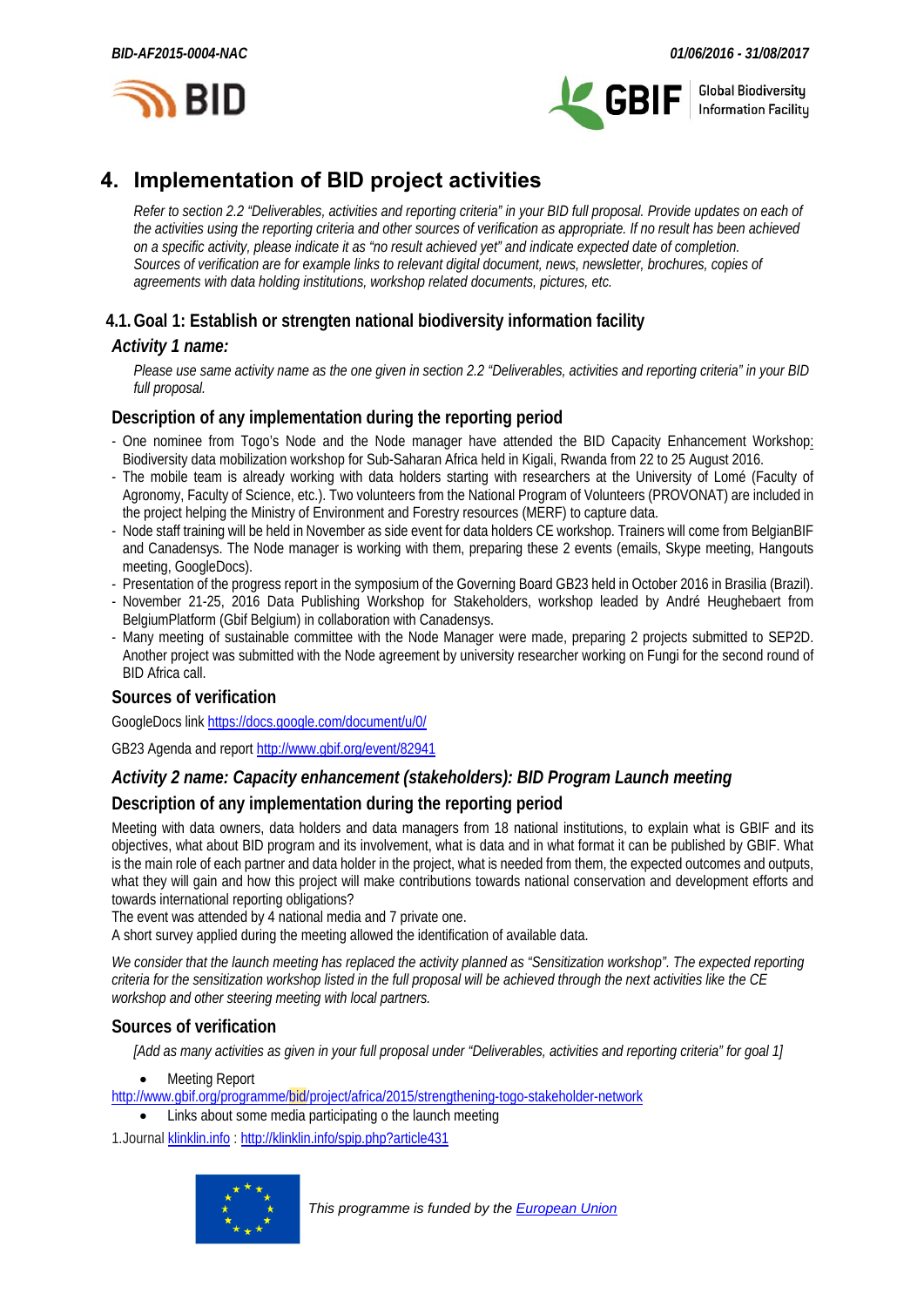



- 2.Journal leredacteurlibre.info : http://www.leredacteurlibre.info/new/developpement-durable/211-la-synergie-desrecherches-pour-preserver-la-biosecurite-togolaise
- 3.Radio Lomé web site: http://www.radiolome.tg/2016/09/07/enseignants-chercheurs-et-membres-de-la-societe-civileplanchent-sur-la-preservation-de-la-biodiversite/
- 4.Journal alwihdainfo : http://www.alwihdainfo.com/Vers-la-mise-en-place-d-un-reseau-national-sur-labiodiversite\_a40591.html

#### **4.2.Goal 2: Increase available biodiversity data, within and beyond the grant period**

#### *Activity 1 name:* **CE on Biodiversity Data publishing**

#### **Description of any implementation during the reporting period**

The launch meeting planned the first CE workshop on November 2016. The Node has worked with BelgianBIF and Canadensys on the agenda of this workshop. The approach adopted is to be very practice on this workshop. Then the first email was sent to the institutions to nominate the candidate corresponding to the profile describing. On the profile description, we include that "any participant will work on his own data that can be publishing during and after the workshop". Workshop was done in November 21-25, bringing together 47 participants coming from 17 institutions.

The mobile team including 2 PhD students is recruited to work on the project. This mobile team is already working closely, by direct contact with data holders like lecturers, researchers, PhD and Masters Students from the University of Lomé, all offices from the Ministry of Environment and forestry Resources, from Research Institutes (ITRA).

Up to now 48 datasets are published including 25 checklists, 15 occurrences and 5 metadata.

#### **Sources of verification**

https://docs.google.com/forms/d/e/1FAIpQLSerARO8W174jhnBntVolWysYkwZFry\_iV201Sq8g\_lgra6dng/viewform https://docs.google.com/document/d/1M2wBiXk1\_qLQ541HeakiWUn8v0Wa92v-v3hEtBFS9EY/edit Datasets published on GBIF website https://www.gbif.org/dataset/search?offset=20&publishing\_country=TG

## *Activity 2 name:* **Sustainable workplan and fundraising**

#### **Description of any implementation during the reporting period**

Participants of the launch meeting express and request the node expertise on proposal writing. Then for each participant, the next step is to identify the project ideas before the second round of BID programme for Africa. As example, on the launch meeting, a slide presenting the titles of projects funded by BID programme was shown.

Two proposals was submitted to the 2<sup>nd</sup> round of BID without success.

Moreover, a proposal was sent to TWAS, applying for a grant for scientific meeting on Data paper writing and publishing. Grant was obtained and the amount is 2.500\$US (that can cover the ticket of the trainer).

Two proposals was submitted to SEP2D and the Node is waiting for the results.

Actively, the Node manager and MERF are met BOAD staff about a proposal we are planned to submit to "Fonds Verts".

#### **Sources of verification**

 *[Add as many activities as given in your full proposal under "Deliverables, activities and reporting criteria" for goal 2]*

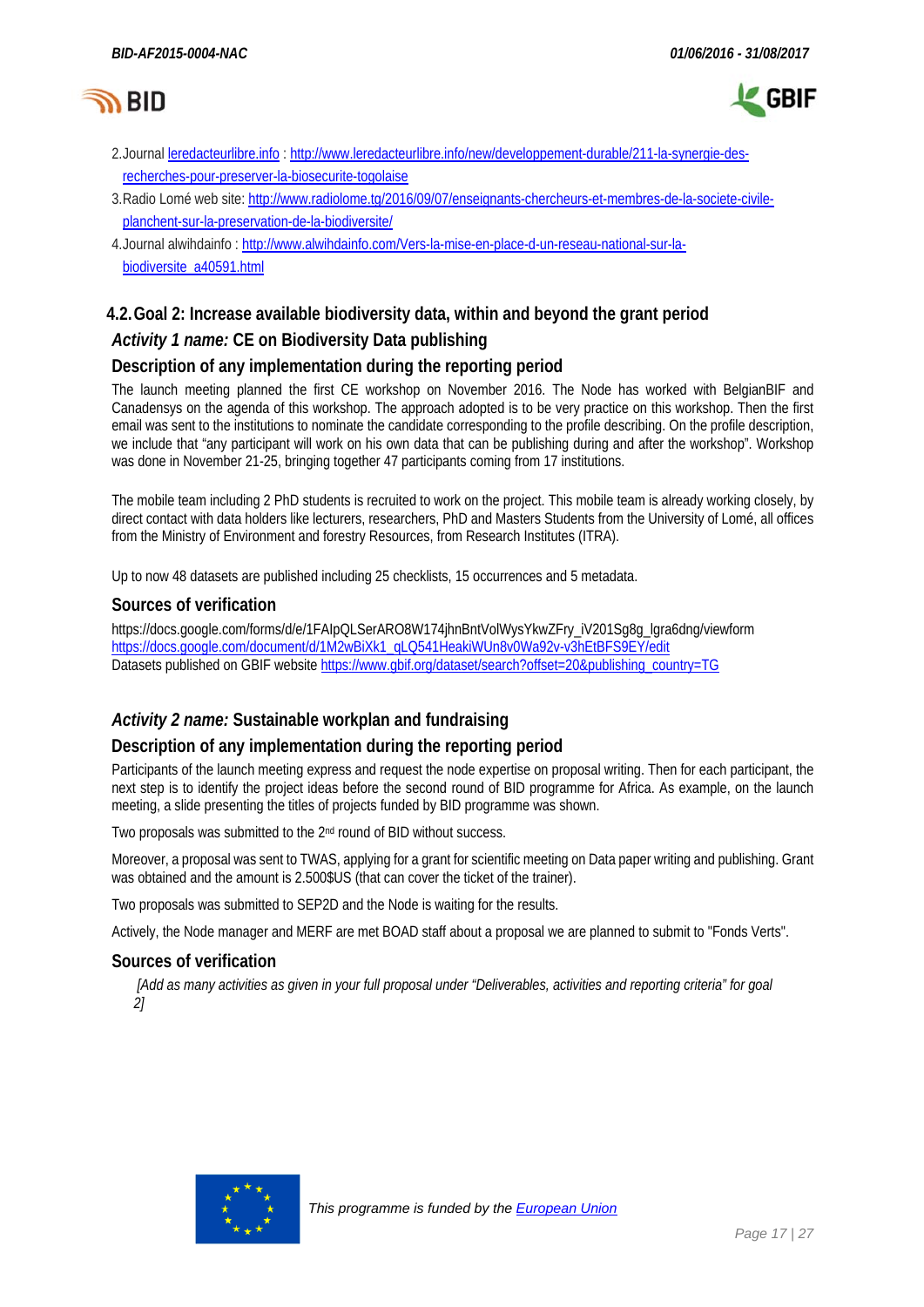



## **4.3.Goal 3: Apply biodversity data in response to naional priorities**

#### *Activity 1 name:*

#### **Description of any implementation during the reporting period**

The Node is working with external partners (BelgianBIF), elaborating the survey and the contents of the next workshop that will be focusing in data analysis and use, and in Data paper writing.

Contact with EWT (South Africa) to organize workshop on Data Paper writing (since November 2016 and declination in February 2017 due to professional concerns).

Contact with Canadensys organizing Data paper writing and Data use workshop in Lomé Togo. Otherwise, we are organizing the training course for the Node manager in Canada on next November 2017.

#### **Sources of verification**

https://docs.google.com/document/d/1KUOdjXvRR7pPbGjQdU\_TmZFZfaRRLKrJ6Q1pRYZGaWY/edit

#### *Activity 2 name:* **Data analysis techniques workshop**

#### **Description of any implementation during the reporting period**

Scheduled for February 2017, the workshop could not be held. The lead trainer (who is expected to come from South Africa) withdrew for professional reasons. We are currently looking for another trainer and we have applied for GBIFS and Canadensys.

Request sent to BelgianBIF on May and negative reply on June.

Requests sent to Canadensys and proposition from Canadensys to plan the workshop on 2018 regarding the personnel agenda. We continue talking to join the points of view and agree on new dates.

#### **Sources of verification**

*[Add as many activities as given in your full proposal under 'Deliverables, activities and reporting criteria" for goal 3]* 

-Email and skype meeting with BelgianBIF, Canadensys and Lizanner from EWT. -https://docs.google.com/document/d/1KUOdjXvRR7pPbGjQdU\_TmZFZfaRRLKrJ6Q1pRYZGaWY/edit

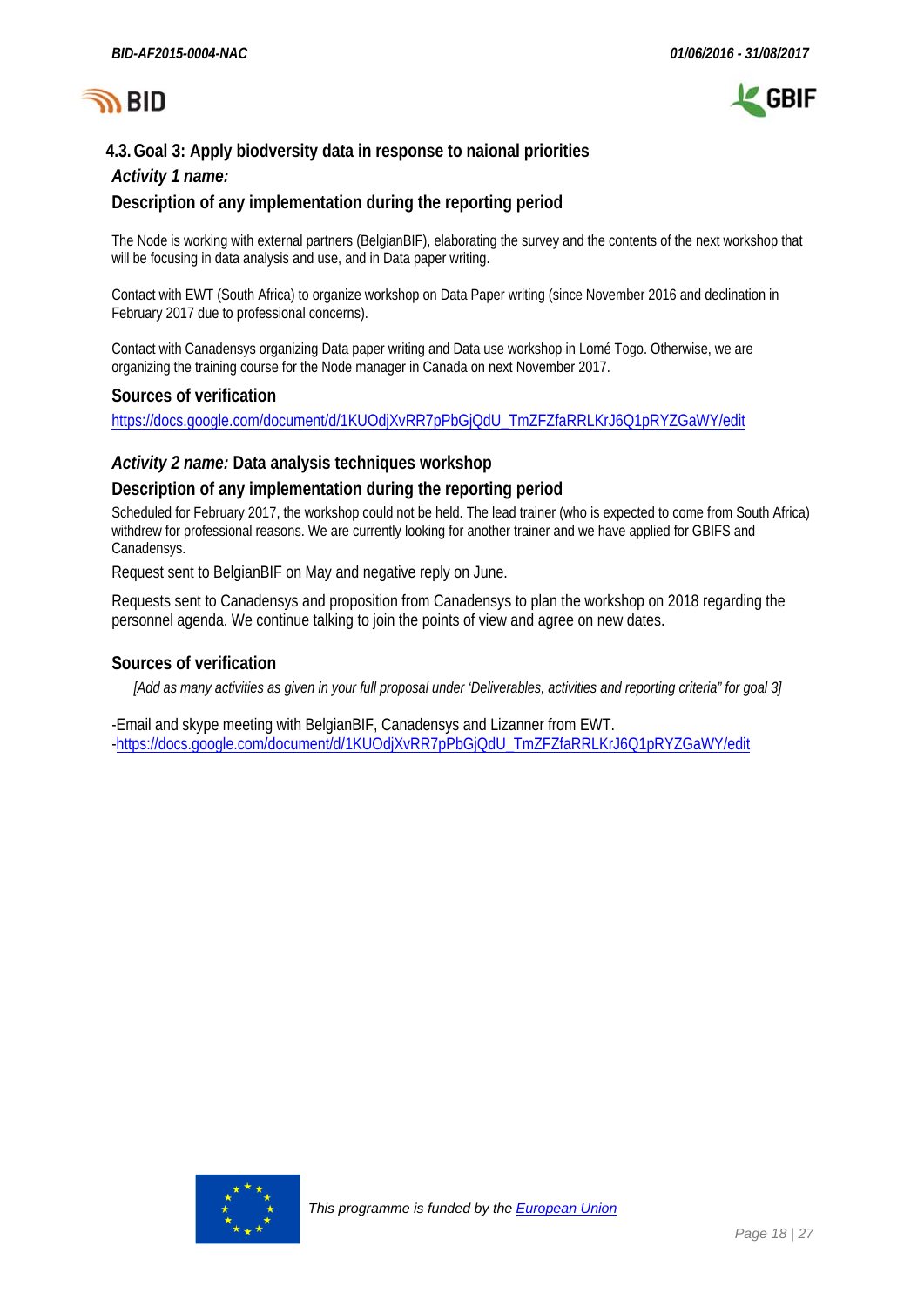



## **5. Updated calendar for the BID project implementation and evaluation period**

*The calendar should be completed in the same way as in the Full Project Proposal, but should include any expected changes. Provide reasons for any expected changes in section 5.1 'Explanatory Notes'.*

| Implementation period (maximum 24 months, starting 1 June 2016 at the earliest)         |   |                |                |                |                                                         |              |                 |                |                    |                                                               |              |              |              |                         |                    |                  |                  |                  |                  |         |        |        |          |   |                                                                             |
|-----------------------------------------------------------------------------------------|---|----------------|----------------|----------------|---------------------------------------------------------|--------------|-----------------|----------------|--------------------|---------------------------------------------------------------|--------------|--------------|--------------|-------------------------|--------------------|------------------|------------------|------------------|------------------|---------|--------|--------|----------|---|-----------------------------------------------------------------------------|
| Implementation period start date and end date<br>(dd/mm/yy)                             |   |                |                |                | Starting date: 01 June 2016<br>Ending date: 31 May 2018 |              |                 |                |                    |                                                               |              |              |              |                         |                    |                  |                  |                  |                  |         |        |        |          |   |                                                                             |
| <b>Activity</b>                                                                         |   | $\overline{2}$ | 3 <sup>1</sup> | $\overline{4}$ | 5 <sup>5</sup>                                          | 6            | $7\overline{ }$ | 8 <sup>1</sup> |                    | 9   10   11   12   13   14   15   16   17   18   19   20   21 |              |              |              |                         |                    |                  |                  |                  |                  |         |        |        | 22 23 24 |   | <b>Notes</b>                                                                |
| Setting up of the project steering committee                                            | X | X              |                |                |                                                         |              |                 |                |                    |                                                               |              |              |              |                         |                    |                  |                  |                  |                  |         |        |        |          |   |                                                                             |
| Capacity enhancement (Node Team Training)                                               |   | X              | $\sf X$        |                |                                                         |              |                 |                |                    |                                                               |              |              |              |                         |                    |                  |                  |                  |                  |         |        |        |          |   | Starting of scientists data publication                                     |
| BID Capacity Enhancement workshop 1                                                     |   |                | Χ              | $\mathsf{X}$   |                                                         |              |                 |                |                    |                                                               |              |              |              |                         |                    |                  |                  |                  |                  |         |        |        |          |   |                                                                             |
| Sensitization workshop: Awareness of politicians and<br>decision makers                 |   |                | χ              | X              |                                                         |              |                 |                |                    |                                                               |              |              |              |                         |                    |                  |                  |                  |                  |         |        |        |          |   |                                                                             |
| Capacity enhancement (stakeholders) +<br>Workshop on data analysis techniques           |   |                |                | X              | X                                                       | $\mathsf{X}$ |                 |                |                    |                                                               |              |              |              |                         |                    |                  |                  |                  |                  |         |        |        |          |   | Including Workshop on data analysis<br>techniques and data publishing tools |
| Setting up of monitoring and evaluation committee for<br>biodiversity data mobilization |   |                |                |                |                                                         | X            | X               |                |                    |                                                               |              |              |              |                         |                    |                  |                  |                  |                  |         |        |        |          |   |                                                                             |
| Publication of national committee members in the<br>Official Journal                    |   |                |                |                |                                                         | X            |                 |                |                    |                                                               |              |              |              |                         |                    |                  |                  |                  |                  |         |        |        |          |   |                                                                             |
| Advocacy actions to promote biodiversity data use                                       |   |                |                |                |                                                         | X            | X               | $\sf X$        | X                  | $\mathsf{X}$                                                  | X            | $\mathsf X$  | X            | $\sf X$                 | $\mathsf{X}% _{0}$ | $\mathsf X$      | $\mathsf X$      | $\sf X$          | $\mathsf X$      | $\sf X$ | $\chi$ | $\chi$ | Χ        | X |                                                                             |
| 6-month progress analysis                                                               |   |                |                |                |                                                         | X            |                 |                |                    |                                                               |              |              |              |                         |                    |                  |                  |                  |                  |         |        |        |          |   |                                                                             |
| Red list survey (National inventory of biodiversity data)                               |   |                |                |                |                                                         |              |                 |                |                    |                                                               |              |              |              | $\overline{\mathsf{x}}$ | $\mathsf{X}$       | $\mathsf{X}$     |                  |                  |                  |         |        |        |          |   |                                                                             |
| Data use understanding survey                                                           |   |                |                |                |                                                         |              | X               | $\mathsf{X}$   | $\mathsf{X}% _{0}$ |                                                               |              |              |              |                         | X                  | $\sf X$          | Χ                |                  |                  |         |        |        |          |   |                                                                             |
| Strengthen IPT metadata publishing                                                      |   |                |                |                |                                                         |              |                 |                |                    | X                                                             | $\mathsf{X}$ | $\mathsf{X}$ |              |                         |                    |                  |                  |                  |                  |         |        |        |          |   |                                                                             |
| Mid-term evaluation & reporting                                                         |   |                |                |                |                                                         |              |                 |                |                    |                                                               |              |              | $\mathsf{X}$ | $\sf X$                 |                    |                  |                  |                  |                  |         |        |        |          |   |                                                                             |
| Sustainable work plan and fundraising                                                   |   |                |                |                |                                                         |              |                 |                |                    |                                                               |              | Χ            | X            | $\sf X$                 |                    |                  |                  |                  |                  |         |        |        |          |   |                                                                             |
| Digitization and publishing of Natural history collections                              |   |                |                |                | χ                                                       | $\mathsf{X}$ | X               | X              | Χ                  | $\mathsf X$                                                   | $\mathsf X$  | $\times$     | $\mathsf X$  | $\times$                | X                  | $\boldsymbol{X}$ | $\boldsymbol{X}$ | $\boldsymbol{X}$ | $\boldsymbol{X}$ |         |        |        |          |   |                                                                             |

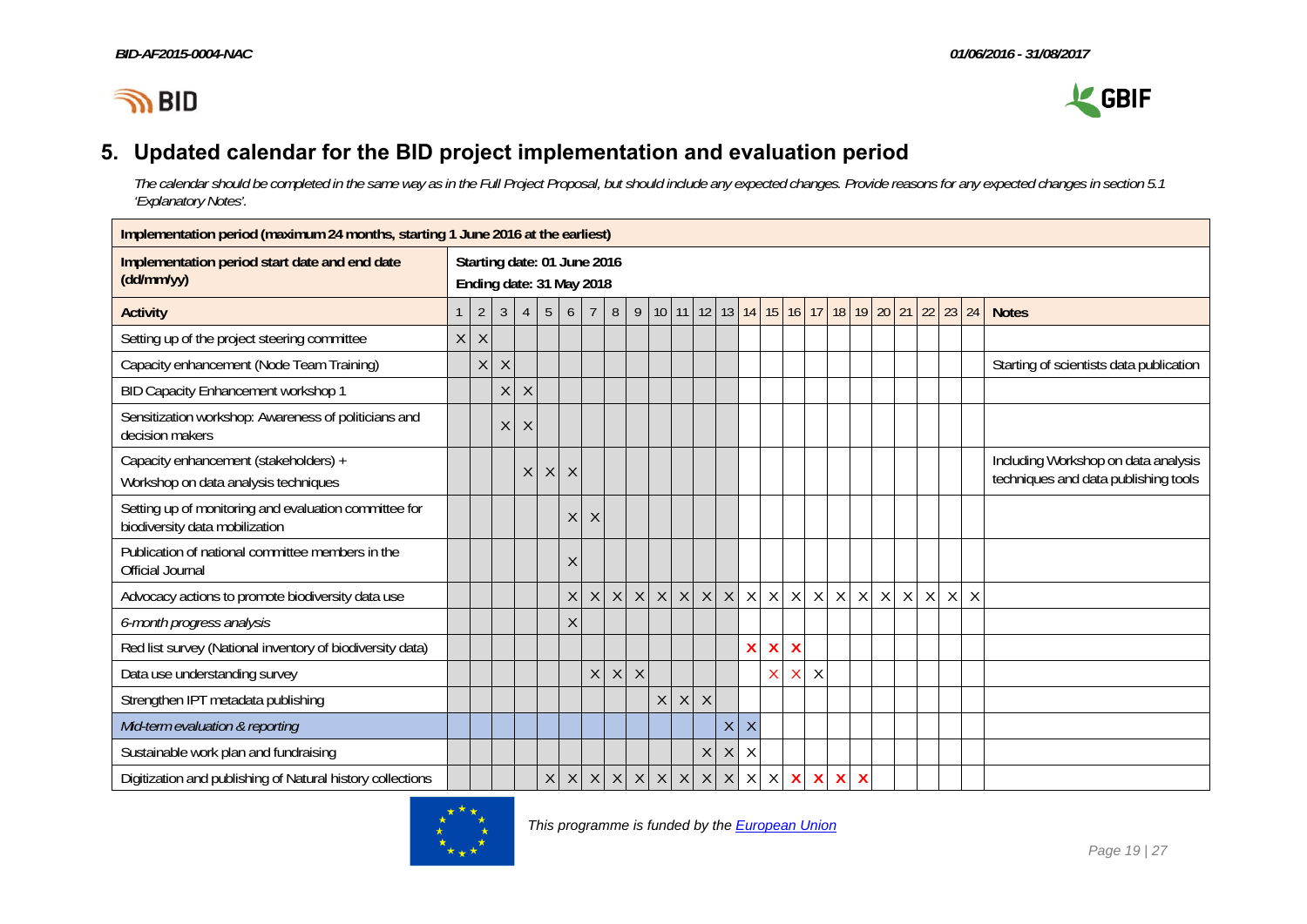$\overline{a}$ 

| n BID                                                                     |  |          |  |  |  |  |  |  |              |   |  |  |             | <b>GBIF</b>            |
|---------------------------------------------------------------------------|--|----------|--|--|--|--|--|--|--------------|---|--|--|-------------|------------------------|
| Data publishing                                                           |  | $X \mid$ |  |  |  |  |  |  |              |   |  |  |             |                        |
| Data papers and data use workshop                                         |  |          |  |  |  |  |  |  | $\mathsf{X}$ | X |  |  | $\vee$<br>∧ |                        |
| Final reporting including politics and decision-makers<br>recommendations |  |          |  |  |  |  |  |  |              |   |  |  | $\vee$      |                        |
| Sustainable workplan and fundraising                                      |  |          |  |  |  |  |  |  |              |   |  |  |             | fundraising activities |
|                                                                           |  |          |  |  |  |  |  |  |              |   |  |  |             |                        |

#### **5.1.Explanatory notes:**

Local partners at the setting up meeting indicate the necessity of a launching workshop. This meeting was included in the agenda and was held on september 7, 2016. Importance of this launch meeting is to inform people (scientists, NGOs, politicians and decision makers about BID Programme) and to bring together scientists from university and resarch institute and others coming from ministries (environment and forest resources, health, planification, agriculture, etc.).

Due to the professional constraints of the trainer, the workshop (online works and face-to-face meeting of scientists and other researchers) for Data paper writing and publishing is postponed from February 2017 to September/October 2017. It will be coupled with data use and data analysis workshop. The survey of data use understanding will take place shortly.

Data mobilization, cleaning and publication that started after November workshop, continues and evolves very well.

No major changes on the calendar a part from the Data use (data paper writing) workshop for which dates are being negotiated with international partners (BelgianBIF and Canadensys).

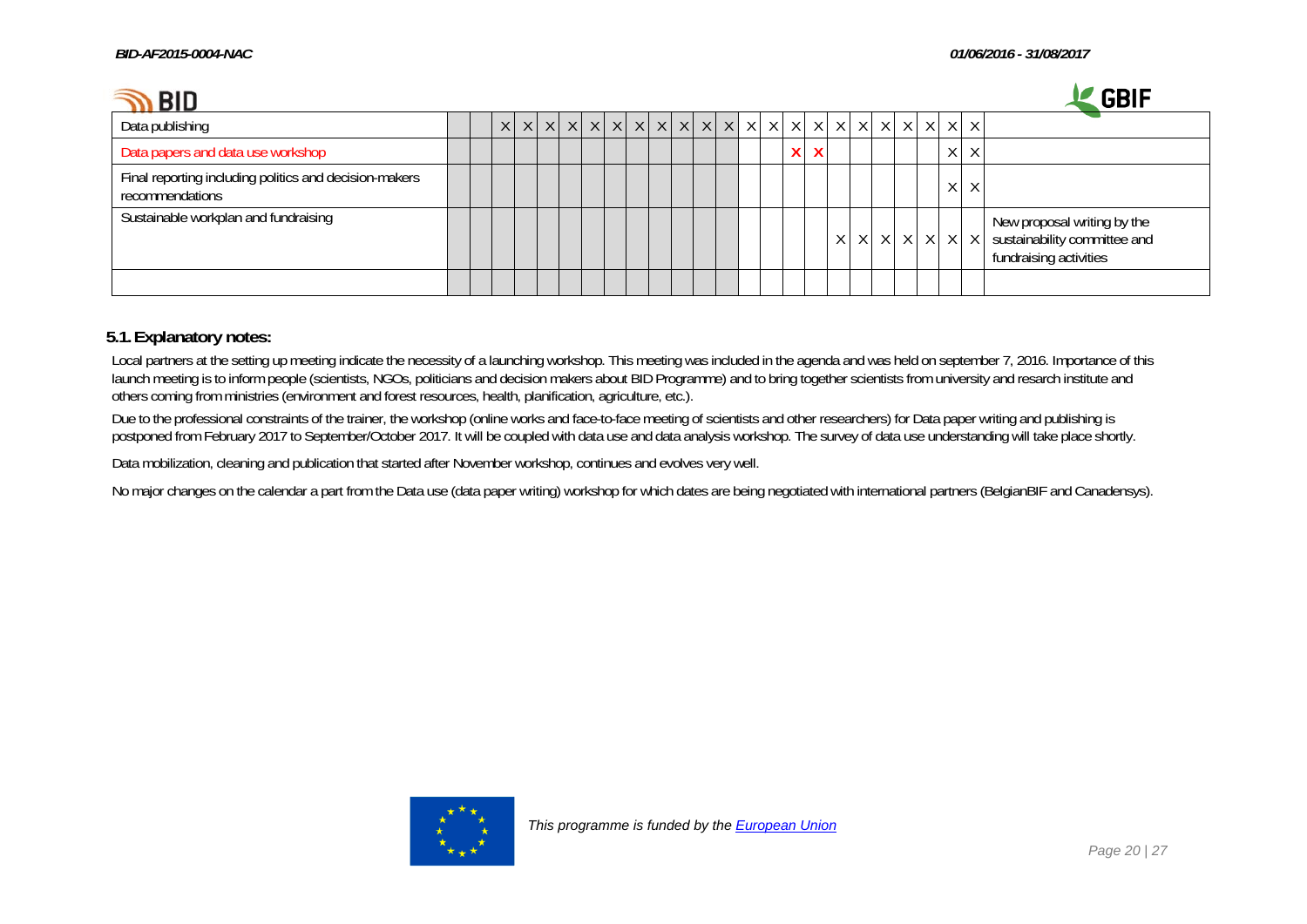



| Evaluation period (maximum 6 months, ending 31 December 2018 at the latest) |          |        |             |                 |                                                                                   |
|-----------------------------------------------------------------------------|----------|--------|-------------|-----------------|-----------------------------------------------------------------------------------|
| Evaluation period start date and end date<br>(dd/mm/yy)                     |          |        |             |                 | Starting date: 01 June 2018<br>Ending date: 31 December 2018                      |
| <b>Activity</b>                                                             |          |        |             |                 | $2 \mid 3 \mid 4 \mid 5 \mid 6$ Notes                                             |
| Final financial and narrative reporting                                     | $X \mid$ | $\chi$ |             |                 |                                                                                   |
| Monitoring meeting of sustainability committee                              | $X \mid$ | X      |             |                 |                                                                                   |
| Assessment of the project results                                           |          |        | $X$ $X$ $X$ |                 |                                                                                   |
| Final review of new proposal and fundraising activities                     |          |        |             | $X$ $X$ $X$ $X$ | Proposal submission to UNDP, JRS or other partnership identified by the committee |
|                                                                             |          |        |             |                 |                                                                                   |

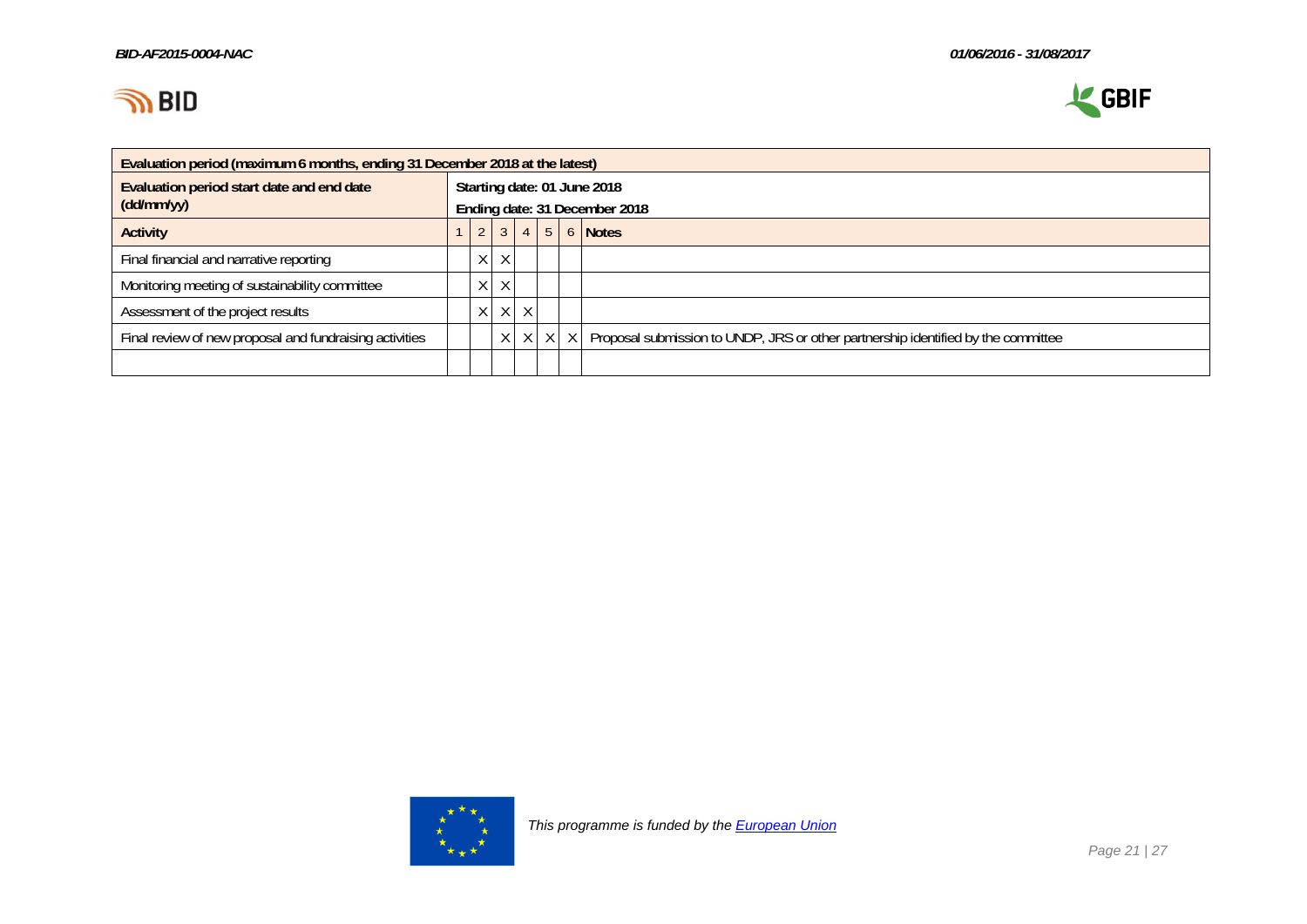

## **6. Beneficiaries/affiliated entities and other cooperation**

#### **6.1.Relationship with project partners**

*Please describe the relationship between your project coordinating team/institution and your project partners, and with any other organisations involved in implementing your BID project.* 

Institutions involved in implementing Togo BID project are: 1. Lomé University (Department of Botany, Department of Zoology) 2. Ministry of Environment and Forestry resources 3. Environmental NGOs 4. Phytotherapists 5. National Research Institutes.

Contact with all partners is permanent: by phone, by email, via committee meeting.

During the first six months, the monitoring and evaluation committee met monthly with the Node manager at the Lomé herbarium to assess the evolution and progress of the work of mobilizing and publishing the data but above all to appreciate the commitment of the Data holders (who participated in the various workshops of the project). Several emails were sent to holders who did not respond to the activities. At these meetings, 2 projects were prepared and submitted to SEP2D but unfortunately were not selected for funding.

Currently, the professional concerns of committee members no longer allow for this regularity. However, the contact is maintained by email and phone. The last email sent by the committee leader is Monday 3 July scheduling the next meeting at the end of the week.

Permanent contact with the head of the department of zoology has made it possible to start, since April 2017, digitalization of the entomological collection. Then, the first entomological data was published on June 27. Many researchers who can provided data, continue to resist, without mentioning the reasons for this reluctance. Once the analysis has been made, it can be understood that many of their data are still handwritten, but any proposal from the Node to offer them their capture remain for the moment unsuccessful. Nevertheless, contacts are not broken and awareness continues.

#### **6.2.Links to other projects and actions**

*Where applicable, outline any links and synergies you have developed with other actions, e.g. GBIF nodes, other BID funded projects, etc. If your organization has received previous grants in view of strengthening the same target group, to what extent has your BID project been able to build upon/complement the previous project(s) ?* 

The Node applied and won for a small grant from TWAS to help organizing a workshop on Data Papers. Three other projects was submitting to SEP2D and BID Africa (2nd round) without success.

## **7. Visibility**

*Please refer to the BID guidelines.*

#### **7.1.Visibility of the BID project**

*How is the visibility of your BID project being ensured?* 

#### **Short summary**

- ‐ For any mail at local, national or international level, logos (BID, GBIF, UE) and sentence like "This project is funded by the European Union" are included.
- For any speech (starting presentation, welcoming speech, etc.) sentence "This project is funded by the European Union" is pronounced many time.
- ‐ For each event, agenda and report are sent to BID team on GBIF Secretariat and information published on BID Togo webpage on BID web site.
- ‐ For the launching meeting, 11 media was invited to cover the event. News cutting, interviews and reportage are available.
- ‐ All datasets published are indexed with the project reference as BID-AF2015-NAC

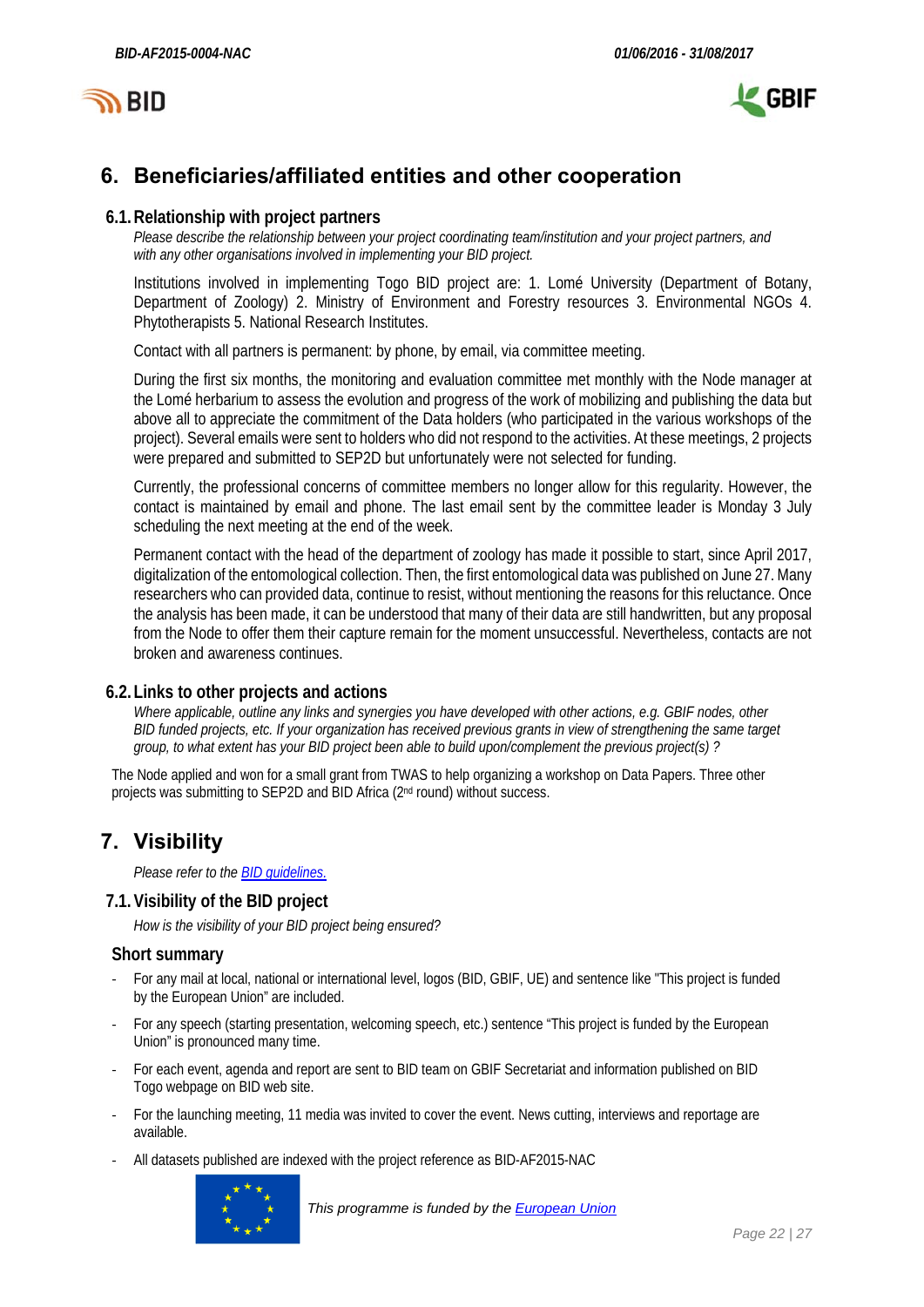



### **Sources of verification**

- 1. http://www.gbif.org/programme/bid/project/africa/2015/strengthening-togo-stakeholder-network
- 2. Journal klinklin.info : http://klinklin.info/spip.php?article431
- 3. Journal leredacteurlibre.info : http://www.leredacteurlibre.info/new/developpement-durable/211-la-synergie-desrecherches-pour-preserver-la-biosecurite-togolaise
- 4. Radio Lomé web site: http://www.radiolome.tg/2016/09/07/enseignants-chercheurs-et-membres-de-la-societecivile-planchent-sur-la-preservation-de-la-biodiversite/
- 5. Journal alwihdainfo : http://www.alwihdainfo.com/Vers-la-mise-en-place-d-un-reseau-national-sur-labiodiversite\_a40591.html

#### **7.2.Visibility of the EU contribution**

*How is the visibility of the EU contribution being ensured within your project implementation?* 

#### **Short summary**

- ‐ For any mail at local, national or international level, logos (BID, GBIF, UE) and sentence like "This project is funded by the European Union" are included.
- For any speech (starting presentation, welcoming speech, etc.) sentence "This project is funded by the European Union" is pronounced many time.
- ‐ For each event, agenda and report are sent to BID team on GBIF Secretariat and information published on BID Togo webpage on BID web site.
- For the launching meeting, 11 media was invited to cover the event. News cutting, interviews and reportage are available.
- ‐ All datasets published are indexed with the project reference as BID-AF2015-NAC

## **Sources of verification**

- 1. http://www.gbif.org/programme/bid/project/africa/2015/strengthening-togo-stakeholder-network
- 2. Journal klinklin.info : http://klinklin.info/spip.php?article431
- 3. Journal leredacteurlibre.info : http://www.leredacteurlibre.info/new/developpement-durable/211-la-synergie-desrecherches-pour-preserver-la-biosecurite-togolaise
- 4. Radio Lomé web site: http://www.radiolome.tg/2016/09/07/enseignants-chercheurs-et-membres-de-la-societecivile-planchent-sur-la-preservation-de-la-biodiversite/
- 5. Journal alwihdainfo : http://www.alwihdainfo.com/Vers-la-mise-en-place-d-un-reseau-national-sur-labiodiversite\_a40591.html



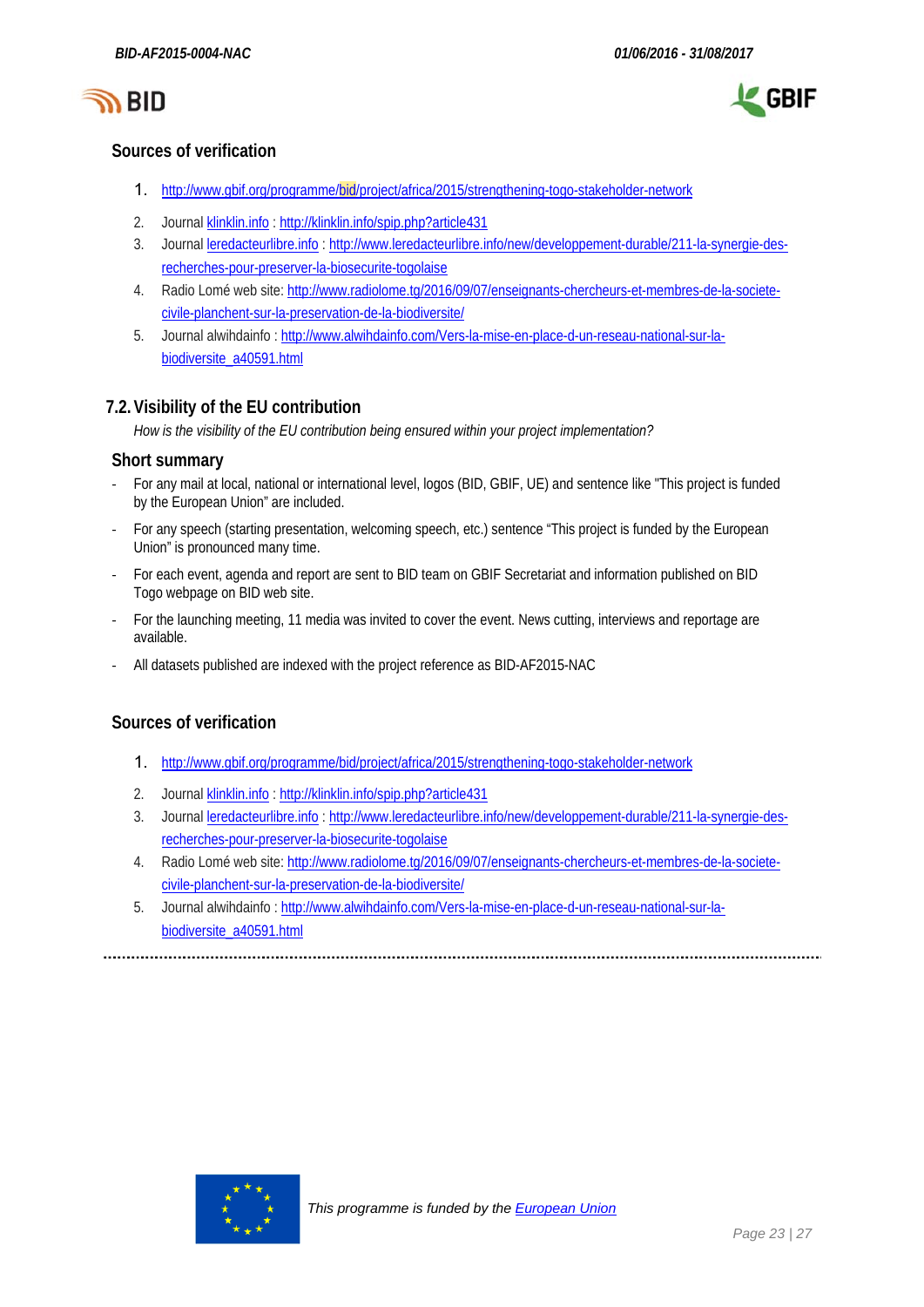



#### **ANNEX**

#### **A. Media presence on BID workshop in Lomé University**

http://www.univ-lome.tg/index.php/historique-de-l-universite-de-lome/item/846-atelier-derenforcement-des-capacites-en-mobilisation-et-publication-des-donnees-sur-la-biodiversiteau-togo



#### http://news.alome.com/h/94273.html

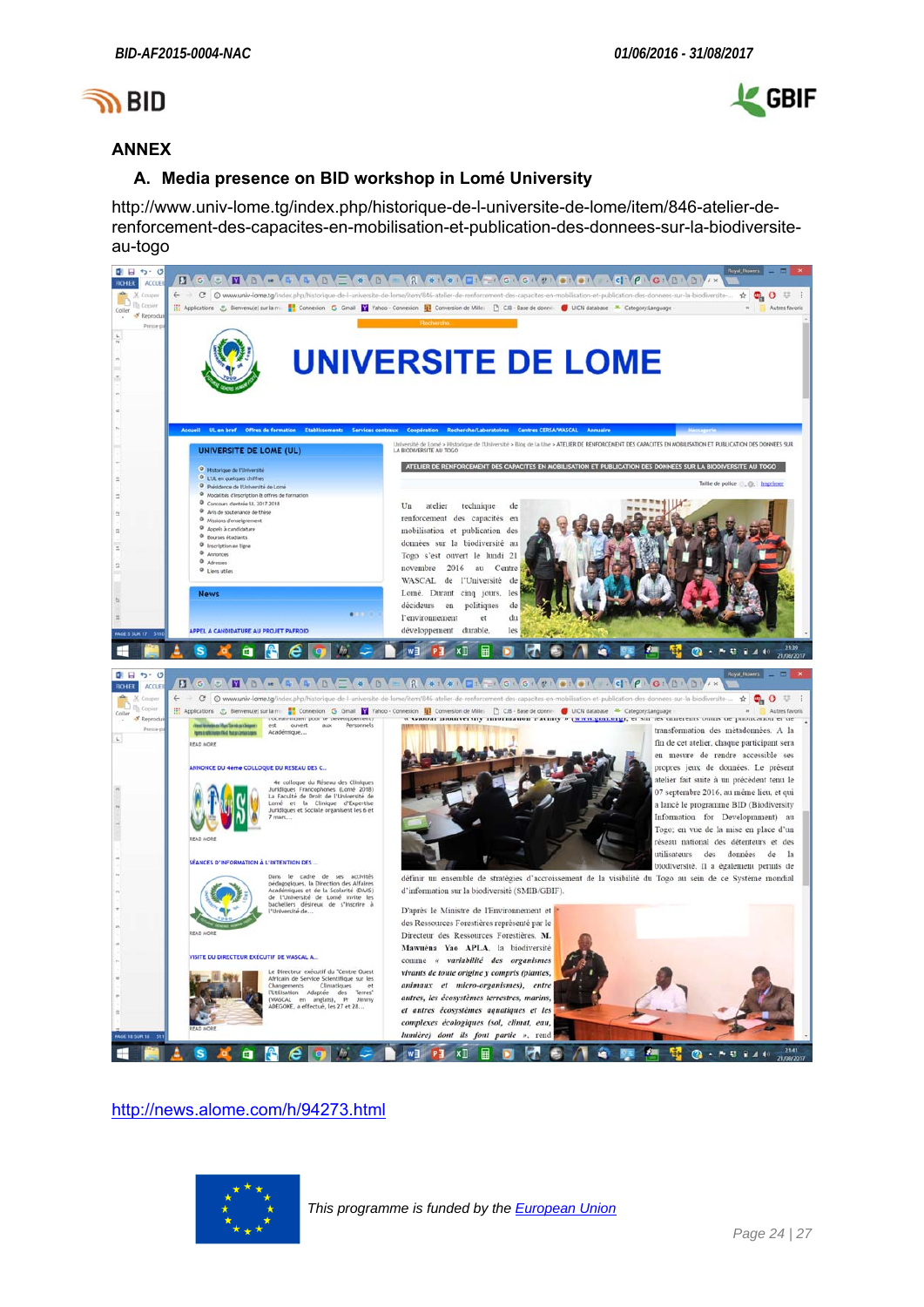



| C news.alome.com/h/94273.html   | Hill Applications 3, Bienvenule) sur la m . Connexion G Gmail M Vahoo - Connexion 111 Conversion de Mille: n CIB - Base de donni UICN database & Category:Language                                                                                                                                                                                                                                                                                                                                                                                        |                                                                                                                                                                                                                 |  |
|---------------------------------|-----------------------------------------------------------------------------------------------------------------------------------------------------------------------------------------------------------------------------------------------------------------------------------------------------------------------------------------------------------------------------------------------------------------------------------------------------------------------------------------------------------------------------------------------------------|-----------------------------------------------------------------------------------------------------------------------------------------------------------------------------------------------------------------|--|
| Vos outils<br><b>REAGISSEZ</b>  | Un atelier technique de renforcement des capacités en mobilisation et<br>publication des données sur la biodiversité au Togo s'est ouvert le lundi 21<br>novembre 2016 au Centre WASCAL de l'Université de Lomé. Durant cing<br>jours, les décideurs en politiques de l'environnement et du développement<br>durable, les scientifiques de la biodiversité et ONG œuvrant dans le domaine<br>de l'environnement, et les détenteurs de données (public, privé ou citoyen)<br>sur la biodiversité au Togo, seront formés sur les principes et méthodes du   | <sup>#</sup> La CEDEAO actualise sa carte sécuritaire à<br>Lomè<br>Autre presse - 23/11/2016<br>Togo-Santé : le Fonds mondial mise sur les TIC<br>pour mieux gèrer ses subventions<br>Autre presse - 23/11/2016 |  |
| Vidéos                          | GBIF « Global Biodiversity Information Facility » et sur les différents outils de<br>publication et de transformation des métadonnées afin que chaque<br>participant soit capable de publier ses propres jeux de données.                                                                                                                                                                                                                                                                                                                                 | <sup>1</sup> Le CACIT forme les victimes de torture sur les<br>mécanismes des droits de l'homme<br>Autre press= - 23/11/2016                                                                                    |  |
| Dans le dossier                 | Le présent atelier fait suite à un précédent tenu le 07 septembre 2016, au<br>même lieu, en vue de la mise en place d'un réseau national des détenteurs<br>et des utilisateurs des données de la biodiversité et de définir ensemble les<br>stratégies d'accroissement de la présence du Togo au sein du Système                                                                                                                                                                                                                                          | <sup>1</sup> Les Chefs d'État-major de la CEDEAO en<br>conclave à Lomé<br>Autre presse - 23/11/2016                                                                                                             |  |
|                                 | mondial de l'information sur la biodiversité.<br>La biodiversité comme « variabilité des organismes vivants de toute origine y                                                                                                                                                                                                                                                                                                                                                                                                                            | Communiqué du Conseil d'Administration du<br>CACIT relatif aux allégations de détoumement de<br>fonds des victimes de tortures<br>Autra pressa - 23/11/2016                                                     |  |
|                                 | compris (plantes, animaux et micro-organismes), entre autres, les                                                                                                                                                                                                                                                                                                                                                                                                                                                                                         | Tous les articles d'actualités                                                                                                                                                                                  |  |
| <b>Education Nationale 2016</b> | écosystèmes terrestres, marins, et autres écosystèmes aquatiques et les<br>complexes écologiques (sol, climat, eau, lumière) dont ils font partie », rend<br>d'importants services aux communautés.                                                                                                                                                                                                                                                                                                                                                       | * PUBLICITE                                                                                                                                                                                                     |  |
|                                 | C'est donc pour assurer la sauvegarde et la préservation de ces milliers d'espèces animales et végétales qui<br>disparaissent chaque année à une vitesse exponentielle et de façon irréversible que les autorités togolaises à<br>travers le programme d'Information sur la Biodiversité pour le Développement (BID en anglais) du GBIF, visent<br>à améliorer la gestion du capital naturel pour le bien-être humain grâce à la mobilisation, la numérisation et la<br>publication des données sur la biodiversité.  suite de l'article sur Autre presse |                                                                                                                                                                                                                 |  |
| Commentaires                    |                                                                                                                                                                                                                                                                                                                                                                                                                                                                                                                                                           |                                                                                                                                                                                                                 |  |
| 0 commentaires                  | Trier par Les plus anciens +                                                                                                                                                                                                                                                                                                                                                                                                                                                                                                                              |                                                                                                                                                                                                                 |  |

#### **B. Monitoring and sustainable comittee**

http://41.207.188.27/index.php/annonces/item/854-fin-de-l%E2%80%99atelier-derenforcement-de-capacites-en-mobilisation-et-publication-de-donnees-de-la-biodiversite-autogo



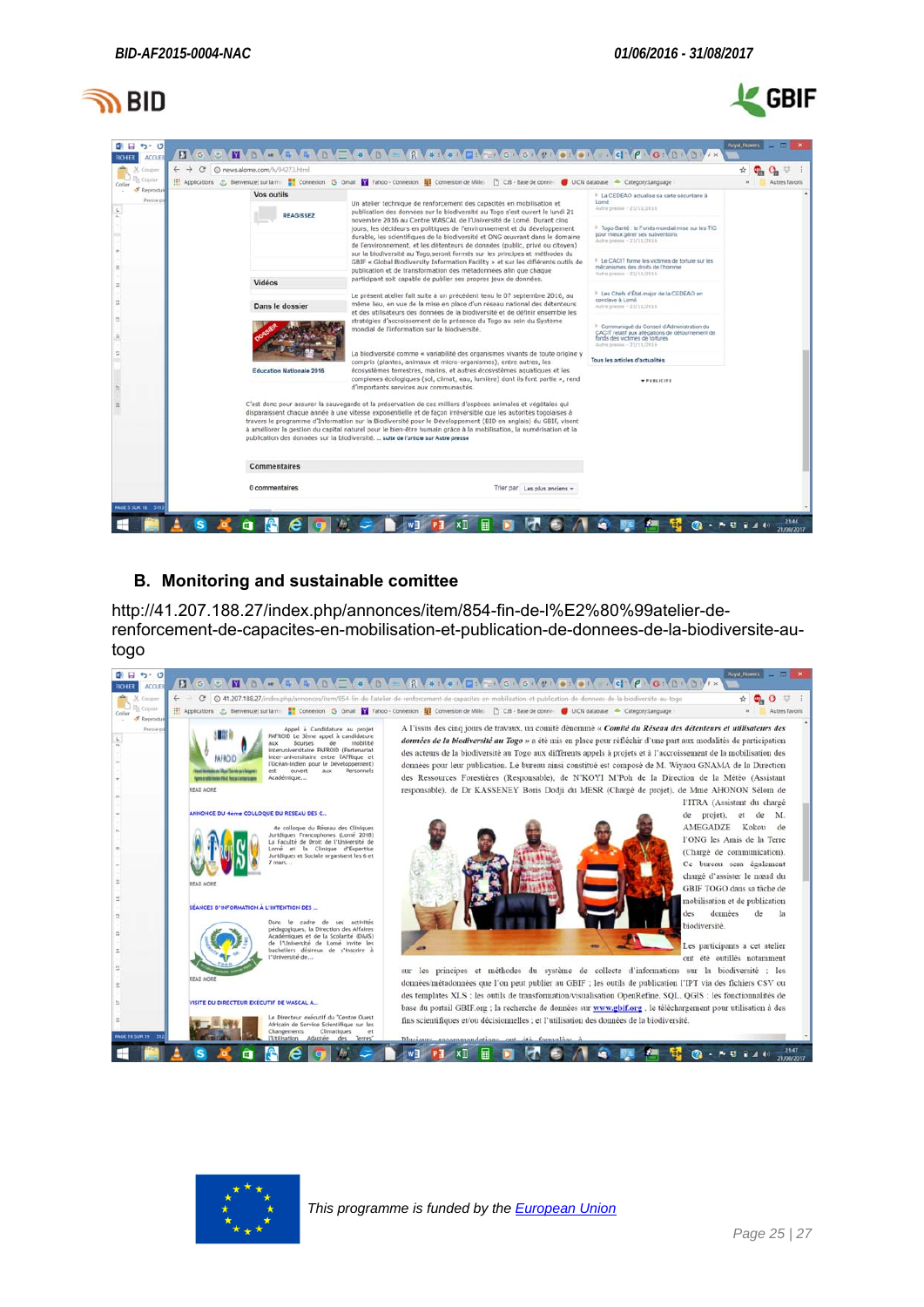



## PRESS CUT CE Workshop